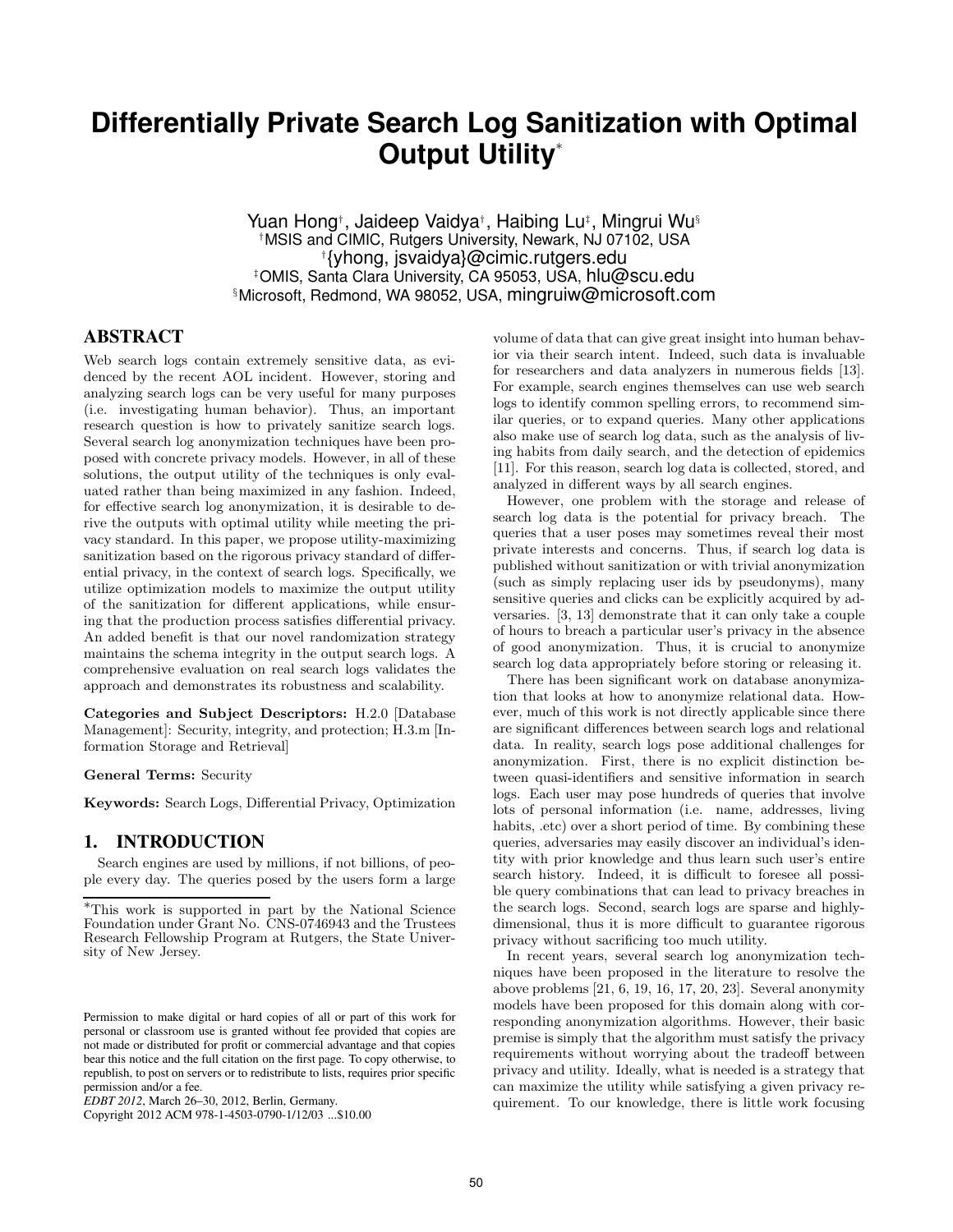on this challenging and practical problem. In this paper, we take the first step towards tackling this problem in the domain of search log release by formulating utility-maximizing problems while ensuring a rigorous privacy standard.

### **1.1 Contribution**

Given a particular privacy notion, the utility-maximizing problem requires finding a way to anonymize search logs in a manner that satisfies the privacy standard and simultaneously achieves the optimal output utility. This requires deciding on a suitable privacy requirement as well as appropriate data utility measure. While several different anonymity models have been proposed in the literature, in this paper, we utilize the robust privacy definition of differential privacy [8] (which lowers the privacy breach risk even if the adversaries hold arbitrary prior knowledge). We also define several different notions of utility and propose differentially private sanitization methods that can maximize the output utility. Thus, the main contributions of this paper are summarized as follows:

- The differentially private randomization in prior work (Korolova et al. $[20]$  and Götz et al. $[12]$ ) ensures differential privacy by adding Laplacian noise to the aggregated query and clicked url counts. However, such approaches break the association between distinct queryurl pairs in the output since all the user-IDs have been removed, which might be useful in only a few applications. Therefore, we propose differentially private algorithms based on a different randomization strategy: sample user-IDs for every click-through query-url pairs using multinomial distribution, which preserves user-IDs. This, to our knowledge, is the first randomization strategy to generate output with identical schema as the input search log. Thus, the sanitized search log can be analyzed in exactly the same fashion and for the same purpose as the input.
- Within our approach, the randomization algorithm also ensures the utility-maximized output that is still differentially private. To do this, we formally define the utility-maximizing problem: find an optimal sanitization that maximizes the output utility while satisfying differential privacy. Specifically, for quantifying the output utility, we define three different utility notions (measuring the utility of frequent clickthrough query-url pairs, the query-url pair diversity, .etc) that could benefit different applications (essentially, any utility measure can be coupled into our differentially private sanitization by replacing the utility objective function). We also prove that our sanitization satisfies differential privacy.
- We transform the utility-maximizing problems into standard optimization problems. We can now leverage prior developed effective solvers and adapt them to our problem. We experimentally validate the utility using real data sets.

The remainder of this paper is organized as follows. Section 2 reviews the related literature. In Section 3, we present our privacy model and the sanitization process. Section 4 introduces the constraints that guarantee differential privacy. We then propose three different ways to generate output with optimal utility while ensuring differential privacy in Section 5. Section 6 evaluates the output utility of the sanitization approaches. Finally, Section 7 concludes the paper.

# **2. RELATED WORK**

# **2.1 Search Log Anonymization**

Following the AOL search log incident, there has been some work on privately publishing search logs. Adar [1] proposes a secret sharing scheme where a query must appear at least  $t$  times before it can be decoded, which may potentially remove too many harmless queries. Kumar et al. [21] propose an approach that tokenizes each query tuple and hashes the corresponding search log identifiers. However, inversion cannot be done using just the token frequencies, and serious leaks are possible even if the order of tokens is hidden.

More recently, some anonymization models [20, 16, 17, 23] have been developed for search log release. He et al. [16], Hong et al. [17] and Liu et al. [23] anonymized search logs based on k-anonymity which is not as rigorous as differential privacy [12]. Korolova et al. [20] first applied the rigorous privacy notion – differential privacy to search log release by adding Laplacian noise. However, the released result of this is the statistical information of queries and clicks where all users' search queries and clicks are aggregated together (without individual attribution). The data utility might be greatly reduced since the association between query-url pairs has been removed (the published data in Götz et al. [12] also suffers this constraint). With the released data, we cannot develop personalized query suggestion or recommendation for search engines, and also, we cannot carry out human behavior research since the output data do not include the information that any two queries belong to the same user. Also, the utility in [20] is merely evaluated but not shown to be maximized. Adding Laplacian noise to the counts of selected queries and urls is straightforward and we cannot directly maximize the output utility with optimization models. Alternatively, our paper is to seek the maximum output utility for a novel differentially private sanitization mechanism which generates outputs with the intact schema as the original search log.

Moreover, Götz et al. [12] analyzed algorithms of publishing frequent keywords, queries and clicks in search logs and conducted a comparison for two relaxations of  $\epsilon$ -differential privacy (note that relaxations are indispensable in search log publishing). Our work utilizes the stronger relaxation of  $\epsilon$ differential privacy – probabilistic differential privacy. Since we explore the optimal utility in our differentially private sanitization which outputs intact search logs rather than the results of counting queries/urls over the search log, our work has a completely different focus, compared with them [12]. In addition, Feild et al. [9] presented a framework for collecting, storing and mining search logs in a distributed scenario, which guarantees privacy with several policies.

### **2.2 Differential Privacy**

In the context of relational data anonymization, Dwork et al.[7, 8] have proposed the rigorous privacy definition of differential privacy: a randomized algorithm is differentially private if for any pair of neighboring inputs, the probability of generating the same output, is within a small multiple of each other. This means that for any two datasets which are close to one another, a differentially private al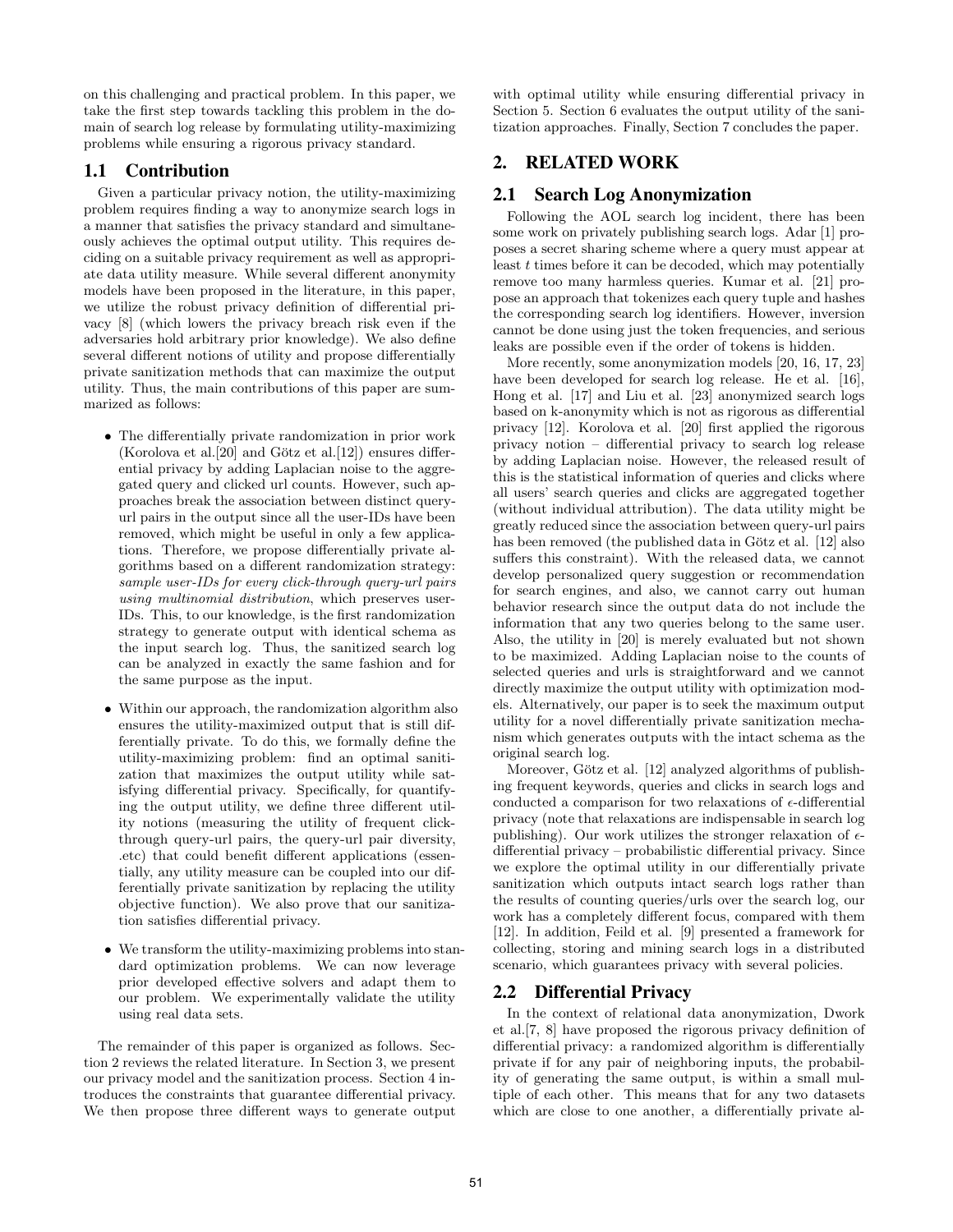gorithm will behave approximately the same on both data sets. This notion provides sufficient privacy protection for users regardless of the prior knowledge possessed by the adversaries. This has been extended to data release in various different contexts besides search logs. Specifically, Xiao et al. [27] introduced a data publishing technique which ensures  $\epsilon$ -differential privacy while providing accurate answers for range-count queries. Hay et al. [15] presented an efficient differentially private algorithm for releasing a provably private estimate of the degree distribution of a network. McSherry et al. [25] solved the problem of producing recommendations from collective user behavior while providing differential privacy for users. Recently, Chen et al. [5] published the set-valued data with differential privacy guarantee. Our work follows the same line of research.

### **2.3 Utility Maximization**

In microdata disclosure, Bayardo et al. [4] and LeFevre et al. [22] raised the optimal k-anonymity and the optimal multidimensional anonymization problem respectively. Recently, Ghosh et al. [10] introduced a utility maximizing mechanism for releasing a statistical database. However, there is little work on this topic in the context of differential privacy guaranteed search log release. To our knowledge, we takes a first step towards addressing this deficiency.

### **3. MODEL**

### **3.1 Differential Privacy**

Our objective is to privately sanitize the input search logs that includes pseudonymous user-IDs, search queries, clicked urls and the counts of every user's click-through query-url pairs. Hence, we ensure that the output has the identical schema as the input: every single tuple in the output includes a pseudonymous user-ID, a click-through query-url pair and its count for this user. Intuitively, we consider two search logs to be neighbors if they differ by an arbitrary user's (all) query tuples. Hence, we define every user's all query tuples in a search  $\log D$  as its user  $\log$ .

DEFINITION 1. (USER LOG  $A_k$ ) Given a search log D, we denote each user  $s_k$ 's user log  $A_k$  as all its query tuples in D, where every single tuple  $[s_k, q_i, u_j, c_{ijk}] \in A_k$  includes a pseudonymous user-ID  $(s_k)$ , a query  $(q_i)$ , a url  $(u_j)$  and the count  $(c_{ijk})$  of query-url pair  $(q_i, u_j)$  belonging to user  $s_k$ .

Clearly, every search  $log D$  consists of numerous individual user logs  $(D = \bigcup_{\forall s_k \in D} A_k)$ . Given two neighboring input search logs D and  $\tilde{D}'$  (w.o.l.g,  $D = D' + A_k$ ), ensuring  $\epsilon$ differential privacy for all the outputs might be impossible: for any output O including items in  $D$  but not in  $D'$  (such as user-ID  $s_k$ ), the probability that generating O from  $D'$ is zero but from  $D$  is non-zero, hence the ratio between the probabilities cannot be bounded by  $e^{\epsilon}$  (due to a zero denominator). We thus adopt the following relaxed notion of differential privacy (using our notations):

DEFINITION 2.  $((\epsilon, \delta)$ -PROBABILISTIC DIFFERENTIAL PRIvacy  $[24, 12]$  A randomization R satisfies  $(\epsilon, \delta)$ -probabilistic differential privacy if for any input search log D, we can divide the output space  $\Omega$  into two sets  $\Omega_1$ ,  $\Omega_2$ , such that (1)  $Pr[\mathcal{R}(D) \in \Omega_1] \leq \delta$ , and for D's any neighboring search log D' and any output  $O \in \Omega_2$ : (2)  $e^{-\epsilon} \leq \frac{Pr[\mathcal{R}(D)=O]}{Pr[\mathcal{R}(D')=O]} \leq e^{\epsilon}$ .

The above probabilistic differential privacy ensures that  $\mathcal R$  satisfies  $\epsilon$ -differential privacy with high probability (no less than  $1 - \delta$ ) [12]. In this definition, the set  $\Omega_1$  includes all privacy-breaching outputs for  $\epsilon$ -differential privacy where the probability of generating such outputs is bounded by  $\delta$ . Specifically in our sanitization (w.o.l.g.  $D = D' + A_k$ ), since we retain user IDs in the output and  $D'$  does not contain  $s_k$ , we can only consider  $\Omega_1$  as the output space where all outputs in  $Ω_1$  include user-ID  $s_k$  (because  $\epsilon$ -differential privacy cannot be achieved when  $D', D$  differing in user  $s_k$ 's user log  $A_k$  and the output O including  $s_k$ ). Hence, the probability  $Pr[\mathcal{R}(D) \in \Omega_1]$  should be no greater than  $\delta$  (the probability of  $s_k$  existing in the overall output space  $\Omega$  should be bounded by  $\delta$ ). Moreover, for any output  $O \in \Omega_2$ , two ratios should be bounded by  $e^{\epsilon}$  for achieving  $\epsilon$ -differential privacy. Definition 2 has been proven to be stronger than the privacy notion of Korolova et al.'s work [20] (indistinguishability differential privacy  $[7]$ ) by Götz et al. $[12]$  (as also shown in Section 4.3).

All the sanitization methods addressed in this paper are required to satisfy this robust and rigorous privacy definition. No matter how much prior knowledge is owned by adversaries, we can lower the privacy risk by bounding the probabilities that any arbitrary two neighboring inputs produce any possible output.

### **3.2 Search Log Sanitization Process**

The most sensitive values in search logs are the clickthrough information. Sometimes search queries may be more sensitive than the clicked urls in search logs (i.e. query "diabetes medicine"and click "www.walmart.com"), or vice versa (i.e. query "medicine" and click "www.cancer.gov"). We thus consider each distinct click-through query-url pair (simply denoted as query-url pair) as a combination of the sensitive values in the search logs. In our privacy model, Definition 2 ensures that adding any user's all search information (user-ID, query-url pairs and the counts) in the input does not cause any additional risk.

Table 1 presents some frequently used notations in our model: we denote  $c_{ij}$  as the input count of any query-url pair  $(q_i, u_j)$  and the set of these counts  $\{\forall c_{ij}\}$  constitutes the input query-url histogram. Similarly,  $x_{ij}$  represents the output count of  $(q_i, u_j)$  and the set of these counts  $x = \{\forall x_{ij}\}\$ forms the output query-url histogram. Finally, the output counts of all triplets  $(q_i, u_j, s_k)$  form the *output query-url*user histogram which is randomly sampled (the sampling process will be given later on). Similarly, the deterministic counts of all triplets  $(q_i, u_j, s_k)$  in the input form the *input* query-url-user histogram.

Table 1: Frequently Used Notations

| $(q_i, u_j)$      | an arbitrary query-url pair in the input/output                       |
|-------------------|-----------------------------------------------------------------------|
| $(q_i, u_j, s_k)$ | any user $s_k$ 's arbitrary query-url pair $(q_i, u_j)$               |
| $c_{ij}$          | the total count of $(q_i, u_j)$ in the input                          |
| $c_{ijk}$         | the count of triplet $(q_i, u_j, s_k)$ in the input                   |
| $x_{i,i}$         | the total count of $(q_i, u_j)$ in the output                         |
| (variable)        | (in the optimal solution: $x_{ii}^*$ )                                |
| $x_{ijk}$         | the count of triplet $(q_i, u_j, s_k)$ in a sample output             |
| (random)          | $(x_{ijk}$ triplets $(q_i, u_j, s_k)$ are sampled in $x_{ij}$ trials) |

Algorithm 1 illustrates two steps of our sanitization. We first compute the optimal output counts for all the queryurl pairs in the input search  $log D$ , and then generate the output  $O$  by sampling user-IDs for each of them with multinomial distribution [2] (the details of this multinomial sam-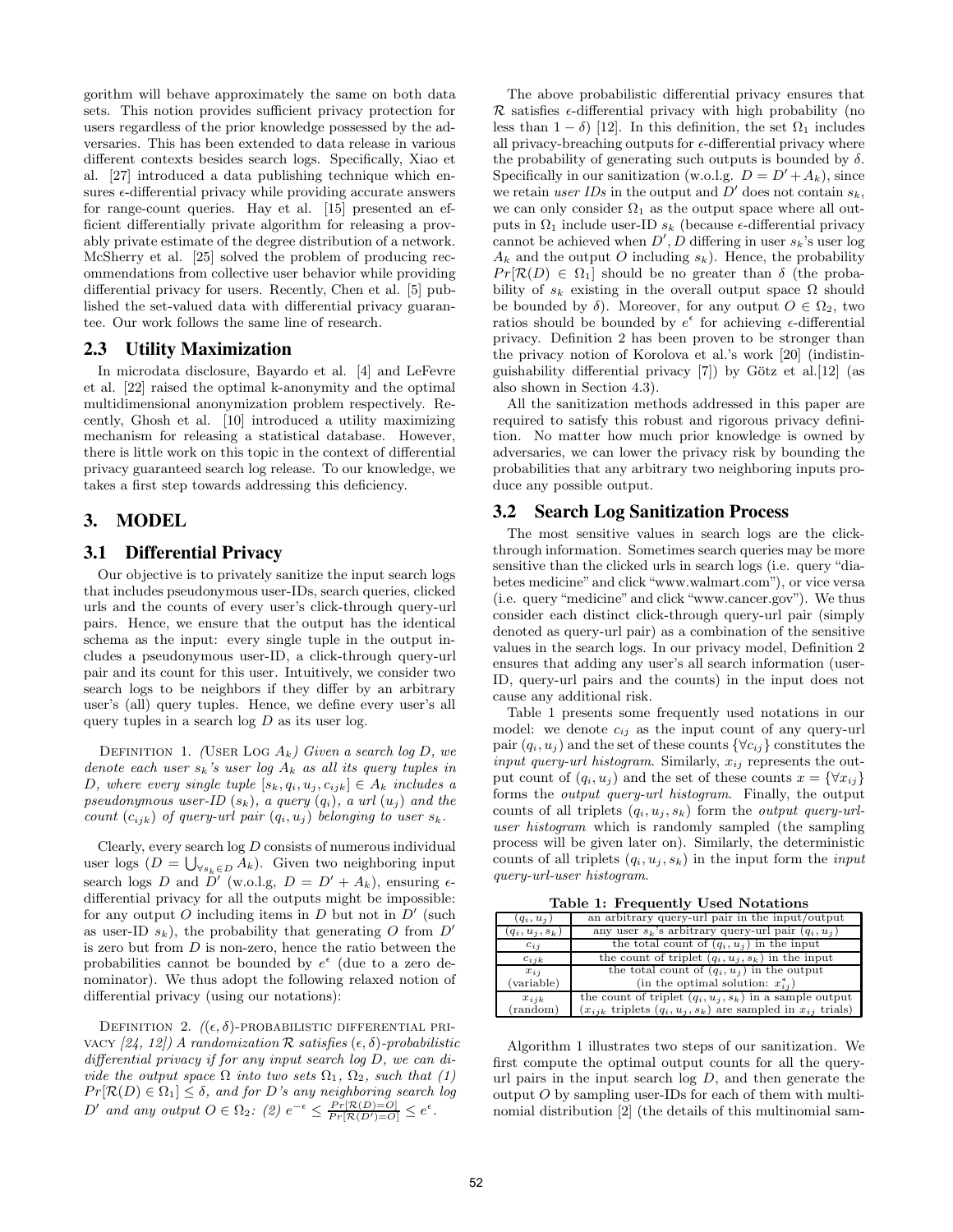|                     | <b>Input Search Log</b>                      |                      |                                                             |                                    | <b>Multinomial Sampling</b>   |                                             |  |
|---------------------|----------------------------------------------|----------------------|-------------------------------------------------------------|------------------------------------|-------------------------------|---------------------------------------------|--|
| User-<br>ID $(s_k)$ | Click-through<br>query-url pair $(q_i, u_i)$ | Count<br>$(c_{ijk})$ | Compute the<br>optimal output                               | Click-through<br>query-url pair    | Optimal<br>output count       | Sampled<br>$User-IDs$                       |  |
| 081                 | pregancy test nyc,<br>medicinenet.com        | $\mathfrak{D}$       | <i>counts</i> of all the<br>query-url pairs                 | $(q_i, u_i)$<br>pregancy test nyc, | $(x_{ii}^{\ast})$<br>$\Omega$ | (sampled times)                             |  |
|                     | book, amazon.com                             | 3                    |                                                             | medicinenet.com                    |                               |                                             |  |
|                     | google, google.com                           | 15                   | (the santization/                                           | book, amazon.com                   | 3                             | $2 \rightarrow 081(2)$ ,                    |  |
| 082                 | car price, kbb.com                           | $\overline{2}$       | randomization                                               |                                    |                               | 083(1)                                      |  |
|                     | google, google.com                           | 7                    | algorithm is<br>guaranteed to be                            | google,<br>google.com              | 20                            | $20 \rightarrow 081(8)$ ,<br>082(3), 083(9) |  |
| 083                 | google, google.com                           | 17                   | differentially                                              |                                    |                               |                                             |  |
|                     | diabetes medecine.<br>walmart.com            | 1                    | private by the<br>constraints w.r.t.                        | diabetes medecine.<br>walmart.com  | $\Omega$                      |                                             |  |
|                     |                                              |                      | the <i>output counts</i>                                    | car price, kbb.com                 | 4                             | $3\rightarrow 082(1)$ ,                     |  |
|                     | book, amazon.com                             | 5                    | of all the query                                            |                                    |                               | 083(3)                                      |  |
|                     | car price, kbb.com                           | -url pairs)          | (Maximize the output utility with a defined utility measure |                                    |                               |                                             |  |

for the *output counts* of all the query-url pairs)

(a) Sanitization with Multinomial Sampling



(b) A Sample Output

### Figure 1: An Example of the Sanitization Algorithm

pling are given later on). More specifically, the algorithm can be guaranteed to be differentially private by some constraints for the output counts of all query-url pairs  $\{\forall x_{ij}\}\$ (we can derive the constraints from the randomization, as shown in Section 4). Meanwhile, the output utility can be maximized by the utility objective function (some options are given in Section 5). Thus, we can formulate the utilitymaximizing problem to compute the optimal output counts of all query-url pairs for the random sampling (the solution  $x^* = \{ \forall x^*_{ij} \}$  achieves the optimal output utility and also satisfies differential privacy constraints).

#### Algorithm 1 Sanitization Algorithm

**Input:** search log D and differential privacy parameters  $(\epsilon, \delta)$ Output: sanitized search log O

1: Compute the Optimal Output Counts for all query-url pairs in the search log:  $\{\forall (q_i, u_j) \in D, x_{ij}^*\}.$ 

\*\*\* solve an optimization problem: define a utility objective function w.r.t. the output counts  $\{\forall x_{ij}\}$  while  $\{\forall x_{ij}\}$ subject to some constraints that ensures differential privacy for the sampling. (the optimal solution is  $\{\forall x^*_{ij}\}\$  \*\*\*/

2: Generate the Output  $O$ : sampling user-IDs for every query-url pair  $(q_i, u_j)$  with  $x_{ij}^*$  times multinomial trials (the probability of every sampled outcome in one trial is given by the input  $D$ ).

Figure 1 shows an example of Algorithm 1, particularly the multinomial sampling after computing the optimal output counts of all query-url pairs  $\{\forall x^*_{ij}\}$  (assume that  $\{0,$ 3, 20, 0, 4} in the example is the optimal solution of an optimization problem that includes a utility objective and some constraints ensuring differential privacy). Therefore, our multinomial sampling has following properties:

- 1. The number of trials for  $(q_i, u_j)$ 's user-ID sampling is given as  $x_{ij}^*$  (optimal solution  $x^* = {\forall x_{ij}^*}$ ).
- 2. In every multinomial trial for any query-url pair  $(q_i, u_j)$ , the probability that any user-ID  $s_k$  is sampled, is  $c_{ijk}/c_{ij}$ . Specifically, i.e. "car price, kbb.com" in Figure 1, the probability that user 082 is sampled is  $\frac{2}{0+2+5}$ . However, the probability that user 081 is sampled for this query-url pair is 0. In addition, the expected value of every random variable  $x_{ijk}$  can be derived as  $E(x_{ijk}) =$

 $x_{ij} \cdot c_{ijk}/c_{ij}$ . Thus, given an output count  $x_{ij}^*$  (optimal) for any query-url pair  $(q_i, u_j)$ , the shape of the input/output query-url-user histograms w.r.t. only queryurl pair  $(q_i, u_j)$  (illustrating the individual counts of  $(q_i, u_j)$  held by distinct users) should be analogous (this is guaranteed by multinomial distribution). i.e. the input and output query-url-user histogram w.r.t. "google, google.com", even if the output count  $x_{ij}^* =$  $20 < c_{ij} = 15 + 7 + 17 = 39$ , the shape of histograms  $\{8, 3, 9\}$  (in a randomized output, see Figure 1(b)) and  $\{15, 7, 17\}$  (in the input) is similar.

3. If  $\forall (q_i, u_j)$ , the Input Support (denoted as  $\frac{c_{ij}}{\sum_{\forall (q_i, u_j)}}$  $\frac{c_{ij}}{\forall (q_i, u_j)} c_{ij},$ is close to the *Output Support* (denoted as  $\frac{x_{ij}}{\sum_{\forall (a, y)}}$  $\frac{x_{ij}}{\forall (q_i, u_j)} \frac{x_{ij}}{x_{ij}}$ the shape of the output query-url histogram can be maximally preserved. At this time, after sampling user-IDs with the above output counts of all queryurl pairs (or called output query-url histogram), the

shape of the output query-url-user histogram can be

maximally preserved as well.

Actually, one of our utility-maximizing problems is to seek the optimal output utility that minimizes the sum of the support distances for all frequent query-url pairs (see the definition and details in Section 5.2, if pursuing the minimum sum of support distances for all query-url pairs, we can lower the minimum support threshold). Thus, once the sum of the support distances is minimized (utility-maximizing problem can do so, i.e. it figures out that the distance between  $\{\forall \frac{x_{ij}}{\sum x_i}$  $\{\frac{ij}{x_{ij}}\} = \{0, \frac{3}{27}, \frac{20}{27}, 0, \frac{4}{27}\}$  and  $\{\forall \frac{c_{ij}}{\sum c_i}$  $\{\forall \frac{x_{ij}}{\sum x_{ij}}\} = \{0, \frac{3}{27}, \frac{20}{27}, 0, \frac{4}{27}\}$  and  $\{\forall \frac{c_{ij}}{\sum c_{ij}}\} = \{\frac{2+0+0}{53}, \frac{3+0+1}{53}, \frac{15+7+17}{53}, \frac{0+0+1}{53}, \frac{0+2+5}{53}\}$  is minimized while satisfying some privacy guarantee constraints), the shape of the input/output query-url-user histograms can be analogous (i.e. see the counts in the left table of Figure  $1(a)$  and Figure  $1(b)$ ).

To sum up, if we compute the output count of every queryurl pair  $x = \{\forall x_{ij}\}\$ by solving an optimization problem (for variables  $x = \{\forall x_{ij}\}\$  that maximizes the output utility and also ensures differential privacy for the sanitization algorithm, the output with optimal utility can be generated by sampling user-IDs for all the query-url pairs (the schema of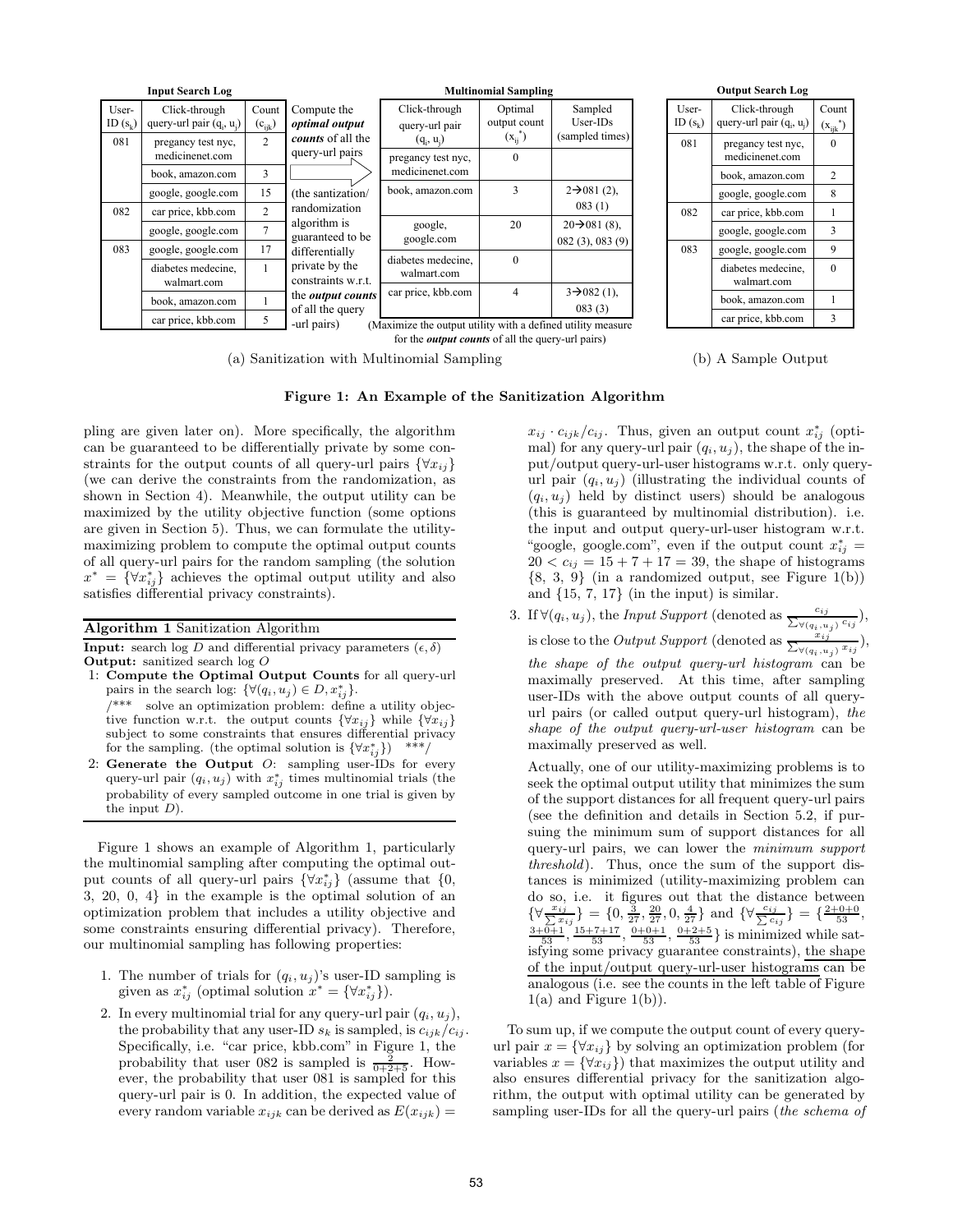Input/Output is indeed identical since we can sort the output by the sampled user-IDs, as shown in Figure 1(b) where the association between query-url pairs and the shape of queryurl-user histogram can be preserved).

# **4. PRIVACY GUARANTEE CONDITIONS**

Assume that  $\mathcal R$  is a sanitization algorithm that samples user-IDs for every query-url pair  $(q_i, u_j)$  with its total output count  $x_{ij}$ . Since the sampling procedures for all query-url pairs are independent, for any input  $D(\{\forall c_{ijk}\})$  is given) and a possible output  $O\left(\{\forall x_{ijk}\}\right)$  is also given), the probability  $Pr[\mathcal{R}(D) = O]$  can be computed in terms of the probability mass function of multinomial distribution [2]:

$$
Pr[\mathcal{R}(D) = O] = \prod_{\forall (q_i, u_j) \in O} [x_{ij}] \cdot \prod_{\forall s_k \in D} \frac{(c_{ijk}/c_{ij})^{x_{ijk}}}{x_{ijk}!} \tag{1}
$$

Indeed,  $Pr[\mathcal{R}(D) = O]$  is determined by  $x_{ij}$  and  $\{\forall s_k \in D, \frac{c_{ijk}}{c_{ij}}\}$  and  $x_{ijk}\}$ . Given input D,  $\{\forall s_k, \frac{c_{ijk}}{c_{ij}}\}$  are constants.  $\frac{z_{ijk}}{c_{ij}}$  are constants. Hence, if  $\forall (q_i, u_j) \in D$ , the output count  $x_{ij}$  is determined, we can compute the probability  $Pr[\mathcal{R}(D) = O]$  for any output  $O \in \Omega$  ( $\forall x_{ijk}$  are fixed in O). Therefore, given any pair of neighboring inputs D and  $\dot{D}'$  that differ in one user log, bounding the probabilities per Definition 2 for a divided output space  $\Omega$  can be transformed to the problem: determining a feasible solution  $x = \{\forall x_{ij}\}\$ in the output that satisfies all the probability bounding conditions in Definition 2 for an output space split  $\Omega = \Omega_1 \cup \Omega_2$ . Using this we can formulate the constraints (satisfying differential privacy) for variables: the counts of all query-url pairs  $x = \{\forall x_{ij}\}\$ in all the possible outputs  $O \in \Omega$ .

Without loss of generality, we let  $D = D' + A_k$  where D and  $D'$  differ in an arbitrary user  $s_k$ 's user log  $A_k$ . Thus, we first derive the probabilities in Definition 2 for all O in the output space  $\Omega$ , and then deduce the constraints for satisfying differential privacy.

### **4.1 Probabilities in Definition 2**

Due to  $D = D' + A_k$ , the user-ID  $s_k$  might be sampled into the output  $O$  if starting from  $D$ . Thus, for all outputs O which contain  $s_k$ , we have  $Pr[\mathcal{R}(D')]=O]=O$  (since  $s_k \notin D'$ ). Recall that, given  $A_k = D - D'$  (or  $A_k = D' - D$ ), we can only divide the output space  $\Omega$  into two sets  $\Omega_1$  and  $\Omega_2$  as: (1) every output O in  $\Omega_1$  includes  $s_k$ ; (2) every output O in  $\Omega_2$  does not include  $s_k$ , because  $\Omega_1$  should includes all the exceptional outputs that violates  $\epsilon$ -differential privacy. We thus bound the probabilities per Definition 2 for the above output space split to achieve differential privacy.

### *4.1.1 for all*  $O \in \Omega_1$

Since  $\forall O \in \Omega_1$  where  $s_k \in O$ , we have  $Pr[\mathcal{R}(D') = O] =$ 0. Thus, the probability  $Pr[\mathcal{R}(D') \in \Omega_1]$  is also equal to 0. We now compute the probability  $Pr[\mathcal{R}(D) \in \Omega_1].$ 

Specifically, to generate any possible output  $O$  including user-ID  $s_k$  from D, the probability  $Pr[\mathcal{R}(D) = O]$  (where  $O \in \Omega_1$ ) is equal to the probability that " $s_k$  is sampled at least once in the multinomial sampling process of all the query-url pairs in  $A_k$ ". For every query-url pair  $(q_i, u_j) \in$  $A_k$ , if its total output count in the sampling is  $x_{ij}$ , the probability that  $s_k$  is not sampled in a single multinomial trial (a user-ID in D except  $s_k$  is sampled) is  $\frac{c_{ij}-c_{ijk}}{c_{ij}}$  simply because user  $s_k$  holds  $(q_i, u_j)$  with the count  $c_{ijk}$  and the total count

of  $(q_i, u_j)$  is  $c_{ij}$  in the input D. Since  $\forall (q_i, u_j) \in A_k$  may lead to that  $s_k$  being sampled and the multinomial sampling for every query-url pair  $(q_i, u_j)$  includes  $x_{ij}$  independent trials, we have  $Pr[s_k \text{ is not sampled}] = \prod_{\forall (q_i, u_j) \in A_k} \left( \frac{c_{ij} - c_{ijk}}{c_{ij}} \right)$  $\frac{-c_{ijk}}{c_{ij}}$ <sup> $x_{ij}$ </sup>. Finally, we can obtain the probability that  $s_k$  is sampled at least once:  $Pr[s_k \text{ is sampled}] = 1 - \prod_{\forall (q_i, u_j) \in A_k} \left( \frac{c_{ij} - c_{ijk}}{c_{ij}} \right)$  $\frac{-c_{ijk}}{c_{ij}}$ <sup>xij</sup>. Thus, we can derive  $Pr[\mathcal{R}(D) \in \Omega_1]$  as below:

$$
Pr[\mathcal{R}(D) \in \Omega_1] = 1 - \prod_{\forall (q_i, u_j) \in A_k} \left(\frac{c_{ij} - c_{ijk}}{c_{ij}}\right)^{x_{ij}} \tag{2}
$$

Note that for any query-url pair  $(q_i, u_j) \in A_k$  where  $c_{ijk} =$  $c_{ij}$  (( $q_i, u_j$ ) is unique and only belongs to user  $s_k$ ), if its output count  $x_{ij} > 0$ , the probability  $Pr[\mathcal{R}(D) \in \Omega_1]$  should be equal to 1 which cannot be bounded. Therefore, we let  $x_{ij} = 0$  for this case and all the unique query-url pairs in the input should be removed.

### *4.1.2 for all*  $O \in \Omega_2$

For any output  $O \in \Omega_2$ , we discuss the ratios  $\frac{Pr[\mathcal{R}(D)=O]}{Pr[\mathcal{R}(D')=O]}$ and  $\frac{Pr[\mathcal{R}(D')=O]}{Pr[\mathcal{R}(D)=O]}$  (since O does not include the user-ID  $s_k$ , we have  $Pr[\mathcal{R}(D) = O] > 0$  and  $Pr[\mathcal{R}(D') = O] > 0$ .

Intuitively, for all query-url pairs that belong to both  $A_k$ and  $D'$ , sampling user-IDs from  $D$  involves an additional user-ID  $s_k$  (but  $s_k \notin O$ ) compared with sampling user-IDs from D'. We thus have  $\frac{Pr[R(D)=O]}{Pr[R(D')=O]} \leq 1 \leq \frac{Pr[R(D')=O]}{Pr[R(D)=O]}$ . Since the ratio  $\frac{Pr[\mathcal{R}(D)=O]}{Pr[\mathcal{R}(D')=O]}$  is bounded by 1 (and obviously  $e^{\epsilon}$ ), we only need to derive and bound the ratio  $\frac{Pr[R(D')=O]}{Pr[R(D)=O]}$ .

As mentioned in Section 4.1.1, all the query-url pairs in D (and  $A_k$ ) but not in D' should be not be retained in the output. Thus, to generate  $O$  from  $D$ , we only sample user-IDs for the common query-url pairs in  $D$  and  $D'$ . Two categories of common query-url pairs can be identified:

 $(1) √(q<sub>i</sub>, u<sub>j</sub>)$  in D' but not in  $A<sub>k</sub>$ , the probabilities of sampling user-IDs for  $(q_i, u_j)$  from D and D' are equivalent because the query-url-user histograms w.r.t. these query-url pairs in  $D$  and  $D'$  are identical. We denote the ratio of these two probabilities as  $\frac{Pr[R(D')=O]}{Pr[R(D)=O]}(ij)$  that is equal to 1.

(2)  $\forall (q_i, u_j)$  in D' and also in  $A_k$ , we can consider every sampled user-ID in the process of  $\mathcal{R}(D) \to O$  into two cases: " $s_k$  is sampled or not". In every multinomial trial for  $(q_i, u_j)$ , the probability of sampling  $s_k$  is  $\frac{c_{ijk}}{c_{ij}}$  while the probability of sampling another user-ID in  $D$  (also in  $D'$ ) is  $1-\frac{c_{ijk}}{c_{ij}}$  $\frac{c_{ijk}}{c_{ij}}$ . Since the number of  $(q_i, u_j)$  in the output is  $x_{ij}$   $(x_{ij})$ times independent trials), we have ratio  $\frac{Pr[\mathcal{R}(D')=O]}{Pr[\mathcal{R}(D)=O]}(ij)$ 1  $\frac{c_{ijk}}{(1-\frac{c_{ijk}}{c_{ij}})^{x_{ij}}}$  =  $(\frac{c_{ij}}{c_{ij}-c_{ijk}})^{x_{ij}}$  (since *O* does not contain s<sub>k</sub>, s<sub>k</sub> should not be sampled in  $x_{ij}$  times independent trials when generating  $O$  from  $D$ ).

In sum, to generate any output  $O \in \Omega_2$  from D and D' respectively, it is independent to sample user-IDs for all the above two categories of query-url pairs. Thus,  $\forall O \in$  $\Omega_2, \ \frac{Pr[\mathcal{R}(D')=O]}{Pr[\mathcal{R}(D)=O]} = \prod_{\forall (q_i,u_j) \in D'} \frac{Pr[\mathcal{R}(D')=O]}{Pr[\mathcal{R}(D)=O]}(ij).$  Due to  $\forall (q_i, u_j) \in D'$  but  $\notin A_k$ ,  $\frac{Pr[\mathcal{R}(D')=D]}{Pr[\mathcal{R}(D)=D]}(ij) = 1$ , we have for all  $O \in \Omega_2$ :

$$
\frac{Pr[\mathcal{R}(D')=O]}{Pr[\mathcal{R}(D)=O]} = \prod_{\forall (q_i, u_j) \in D' \cap A_k} \left(\frac{c_{ij}}{c_{ij} - c_{ijk}}\right)^{x_{ij}} \tag{3}
$$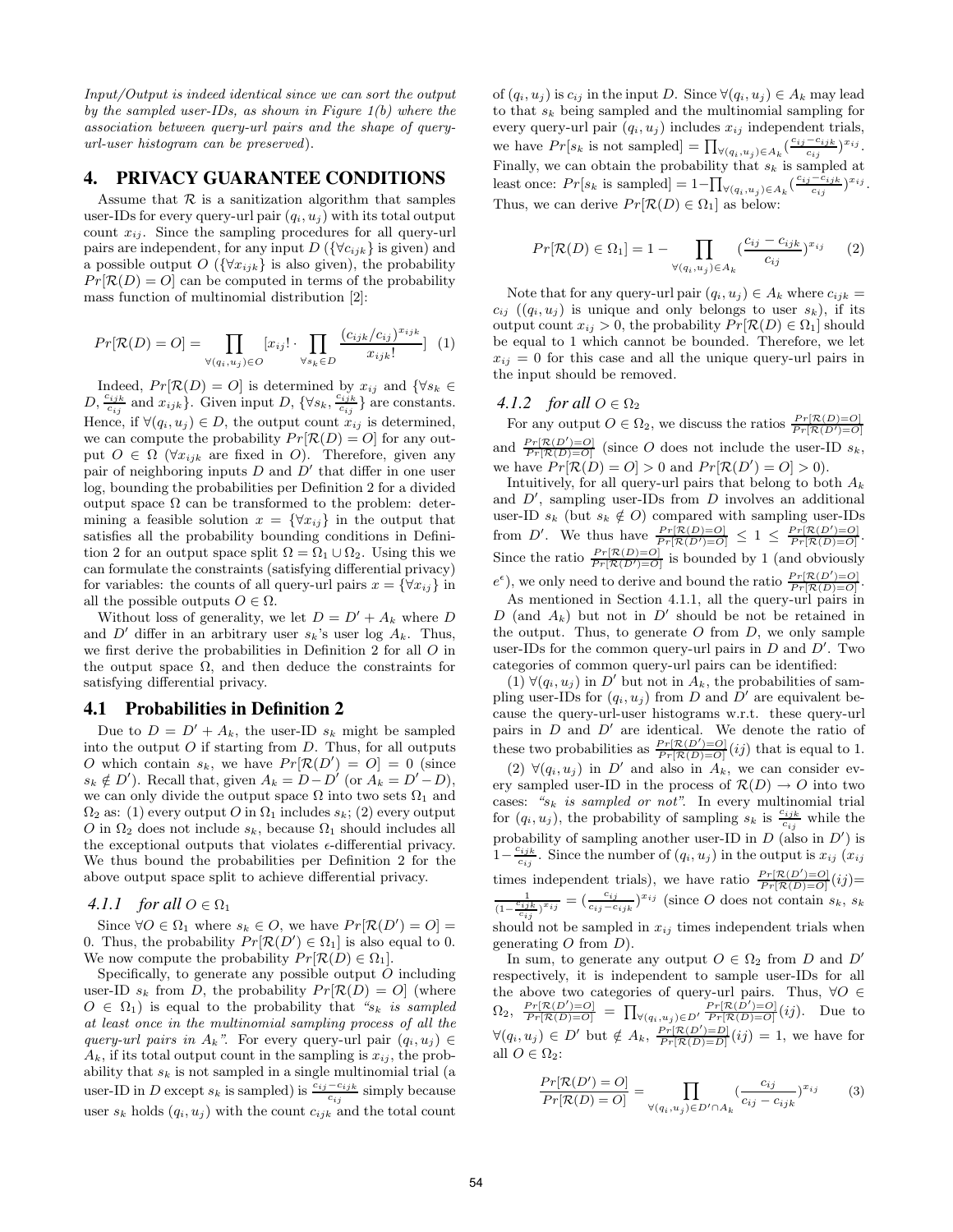### **4.2 Differential Privacy Constraints**

After representing all the probabilities in a corresponding output space split, we now show that proving the randomization algorithm to be  $(\epsilon, \delta)$ -probabilistic differentially private per Definition 2 is equivalent to ensuring that the output counts of all query-url pairs satisfy a set of conditions. Theorem 1 is proven in Appendix A.

THEOREM 1. Randomization  $\mathcal R$  achieves  $(\epsilon, \delta)$ -probabilistic differential privacy if for any input search log D, the output counts of query-url pairs  $x = \{ \forall (q_i, u_j) \in D, x_{ij} \}$  satisfy:

1. if  $\exists$  triplet  $(q_i, u_j, s_k) \in D$  such that  $c_{ijk} = c_{ij}$ , then  $x_{ij} = 0$  (do not output unique query-url pairs);

\n- 2. for all 
$$
A_k \subset D
$$
:  $\prod_{\forall (q_i, u_j) \in A_k} \left( \frac{c_{ij}}{c_{ij} - c_{ijk}} \right)^{x_{ij}} \leq e^{\epsilon}$ ;
\n- 3. for all  $A_k \subset D$ :  $1 - \prod_{\forall (q_i, u_j) \in A_k} \left( \frac{c_{ij} - c_{ijk}}{c_{ij}} \right)^{x_{ij}} \leq \delta$ .
\n

As a result, we can utilize these conditions to formulate utility-maximizing problems in our differentially private search log sanitization. Specifically, we can implement Condition 1 while preprocessing the input search log (removing all the unique query-url pairs), and regard Condition 2 and 3 as Differential Privacy Constraints in the sanitization. On the satisfaction of them, the sanitization should be  $(\epsilon, \delta)$ probabilistic differential private for every pair of neighboring search logs that differs in only one user log.

Note that while our multinomial sampling process is differentially private, the computation of the counts  $(x^*)$  $\{\forall x^*_{ij}\}\)$  is not always necessarily so. To make the whole (end-to-end) sanitization differentially private, we must ensure that the count computation step is also differentially private. One simple way to do this is to use the generic way of adding Laplacian noise to the counts derived from the optimization  $(x^* = \{\forall x^*_{ij}\})$ . Since the count computation can be viewed as a query over the input database, adding Laplacian noise will make the computation differentially private.

Specifically, similar to Korolova et al. [20], if the count differences of every query-url pair  $(q_i, u_j)$  in the optimal solutions derived from two neighboring inputs  $(D, D')$  are bounded by a constant  $d$ , computing optimal counts can be guaranteed to be  $\epsilon'$ -differentially private [20] ( $\epsilon'$  is the parameter of ensuring differential privacy for such step) by adding Laplacian noise  $Lap(d/\epsilon')$  to the optimal count of every query-url pair:  $\forall (q_i, u_j), x^*_{ij} \leftarrow x^*_{ij} + Lap(d/\epsilon').$  Indeed, given d, we can simply bound the difference of every query-url pair's optimal count (computed from any two neighboring inputs) with a preprocessing procedure by examining every user  $log A_k$  in the input database  $D$  (w.o.l.g.  $D = D^{'} + A_k$ :

- 1. formulate two utility-maximizing problems (pick the same option as the following sanitization) with the neighboring inputs D and  $D^{\dagger} = D - A_k$  respectively, and solve them.
- 2. if the count difference of any query-url pair in both optimal solutions is greater than  $d$ , remove  $A_k$  from D and restart the preprocessing procedure with input  $D - A_k$  (reexamining all the user logs in the updated input  $D - A_k$ ).

Since the above preprocessing procedure iteratively examines every user log  $A_k$  in the input search log D (if  $A_k$ )

causes an unbounded optimal count difference,  $A_k$  will be removed and the preprocessing procedure restarts), the optimal counts computed from any two neighboring inputs D and  $D' = D - A_k$  should be bounded: first, in case of any removal of  $A_k$  from  $D$ , restarting the procedure with the updated input  $D - A_k$  is identical to starting the procedure with input D' due to  $D' = D - A_k$ , thus the optimal counts derived from inputs  $D$  and  $D'$  are identical and definitely bounded by  $d$ ); second, if there is no user log removed from D in the preprocessing procedure (the best case), the optimal counts derived from  $D$  and  $D$ 's any neighboring inputs  $D-A_k$  are bounded by d (note that if  $D' = D+A_k$ , preprocessing  $D'$  could bound the optimal count difference for  $D$ and  $D'$ ). Essentially, such preprocessing procedure requires solving  $2\mathcal{N}$  optimization (LP) problems in the best case and  $\mathcal{N}(\mathcal{N}+1)$  optimization (LP) problems in the worst case (this seldom happens) where  ${\cal N}$  refers to the number of users in the input  $D$ , thus the efficiency can be maintained with this additional preprocessing procedure.

Overall, adding noise  $Lap(d/\epsilon')$  can ensure  $\epsilon'$ -differential privacy [20] for the step of computing optimal counts in Algorithm 1. While adding noise may distort the optimality to some extent, this is the price of guaranteeing complete differential privacy. Since adding Laplacian noise is a wellstudied generic approach, we do not discuss this differential privacy guarantee due to space limitation, and the sanitization algorithm refers to the sampling process in this paper.

# **4.3 Indistinguishability Differential Privacy**

Recall that in Section 3.1, we have noted that probabilistic differential privacy [24, 12] provides stronger privacy guarantee than indistinguishability differential privacy [7, 20]. Particularly, the probabilistic differential privacy notion (Definition 2) has following property:

PROPOSITION 1. [12] Probabilistic differential privacy implies indistinguishability differential privacy: if all the conditions in Definition 2 are satisfied with parameters  $(\epsilon, \delta)$ , the following two inequalities also hold:

1. 
$$
Pr[\mathcal{R}(D') \in \widehat{O}] \leq e^{\epsilon} \cdot Pr[\mathcal{R}(D) \in \widehat{O}] + \delta;
$$
  
2.  $Pr[\mathcal{R}(D) \in \widehat{O}] \leq e^{\epsilon} \cdot Pr[\mathcal{R}(D') \in \widehat{O}] + \delta.$   
where  $\widehat{O}$  is an arbitrary set of possible outputs and  $\widehat{O} \subseteq \Omega$ .

Götz et al. have proven Proposition 1 and show that the converse of it does not hold in [12]. Hence, satisfying Definition 2 with the differential privacy constraints (Theorem 1) provides more rigorous privacy guarantee than the work of Korolova et al. [20].

# **5. UTILITY-MAXIMIZING PROBLEMS**

While search logs consist of millions of queries and clickthrough urls, from the perspective of utility, clearly, all are not equal. Indeed, from an application perspective, only a small portion may be useful with regards to a specific purpose. For instance, only the frequent query-url pairs are useful for query recommendation. Hence, different data usage purposes may result in different requirements for extracting data from the original search log. To privately sanitize search logs while retaining maximal utility, we need to evaluate the data utility according to the usage requirement. In this section, we introduce three utility-maximizing problems with three different utility definitions.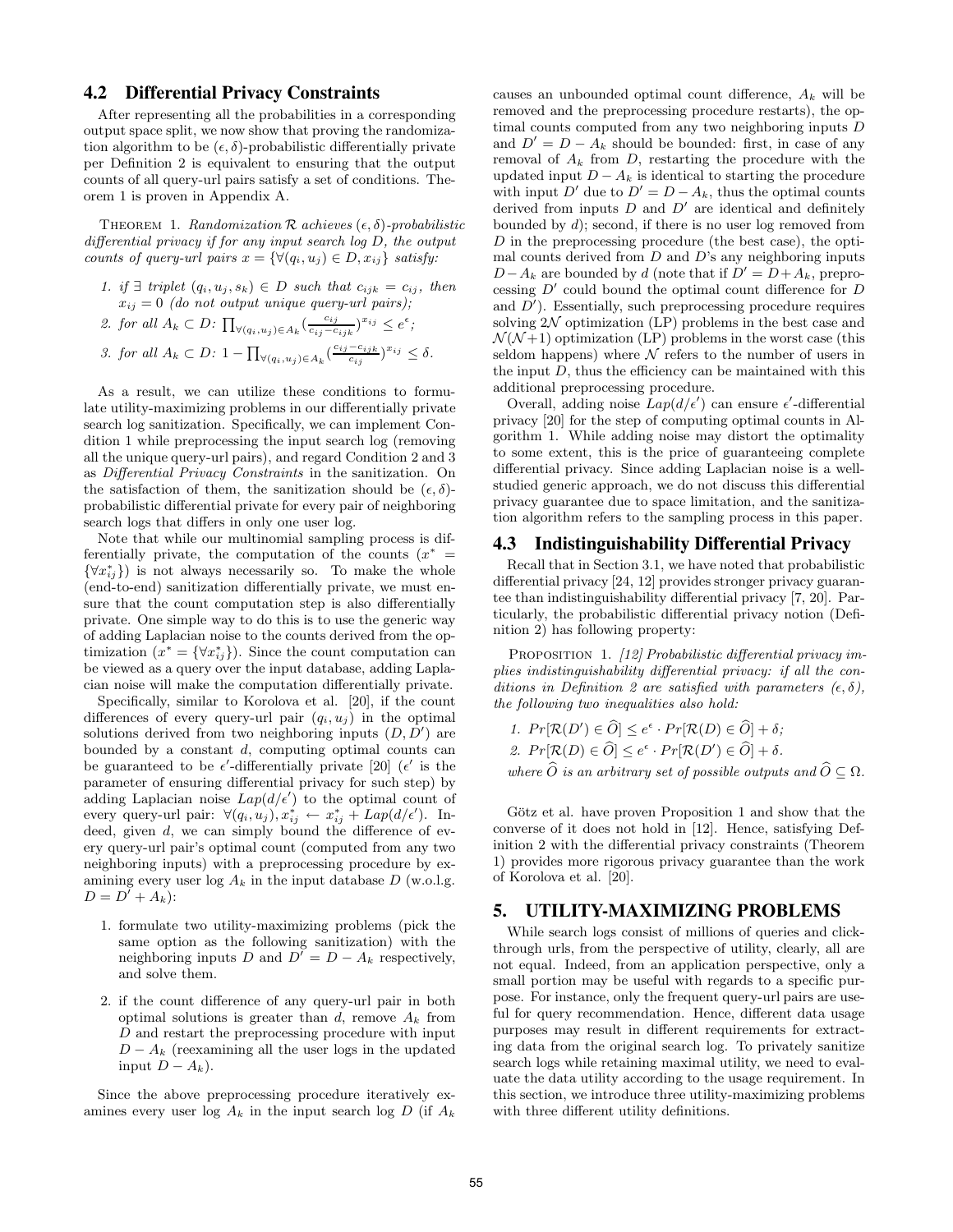# **5.1 Maximizing the Output Size**

As stated in Theorem 1, our sanitization algorithm satisfies  $(\epsilon, \delta)$ -probabilistic differential privacy if three conditions for the output counts of all query-url pairs are satisfied. Specifically, Condition 1 should be implemented in the preprocessing step<sup>1</sup> while Conditions 2 and 3 give two sets of constraints for the output counts of all query-url pairs,  $x = \{x_{ij}\}\.$ 

$$
s.t. \begin{cases} \forall A_k \subset D, \prod_{\forall (q_i, u_j) \in A_k} (\frac{c_{ij}}{c_{ij} - c_{ijk}})^{x_{ij}} \leq e^{\epsilon} \\ \forall A_k \subset D, 1 - \prod_{\forall (q_i, u_j) \in A_k} (\frac{c_{ij} - c_{ijk}}{c_{ij}})^{x_{ij}} \leq \delta \\ \forall x_{ij} \geq 0 \text{ and } x_{ij} \text{ is an integer} \end{cases}
$$

Intuitively, the above constraints can be transformed into linear constraints: (constant  $t_{ijk} = \frac{c_{ij}}{c_{ij}-c_{ij}}$  $\frac{c_{ij}}{c_{ij}-c_{ijk}}$ ; each user log  $A_k$ 's two constraints can be combined as  $\min\{\epsilon, \log \frac{1}{1-\delta}\}\$ 

$$
s.t. \begin{cases} \forall A_k \subset D, \sum_{\forall (q_i, u_j) \in A_k} x_{ij} \cdot \log t_{ijk} \le \min\{\epsilon, \log \frac{1}{1-\delta}\} \\ \forall x_{ij} \ge 0 \text{ and } x_{ij} \text{ is an integer} \end{cases}
$$
(4)

In the above differential privacy constraints (each user log generates a constraint): due to  $\forall t_{ijk} = \frac{c_{ij}}{c_{ij}-c_{ij}}$  $\frac{c_{ij}}{c_{ij}-c_{ijk}} > 1$ , the coefficient of all the linear constraints  $\forall \log t_{ijk}$  should be greater than 0 (all unique query-url pairs have been removed). Letting  $Mx \leq b$  be the above differential privacy constraints, all the elements in the constraint matrix  $M$  are non-negative and all the elements in  $b$  are equal to  $\min\{\epsilon, \log \frac{1}{1-\delta}\}.$  Thus, we have:

STATEMENT 1. Differential privacy constraints (Equation 4) are always feasible and bounded.

The above property holds from the geometric viewpoint of linear constraints. Specifically, linear constraints  $\{Mx \leq$  $b, x \geq 0, b \geq 0$  form a **convex polytope**, which is always feasible and bounded if  $M, b \geq 0$  [26].

One interesting point worth noting is that the size of the output (the total number of all users' query-url pairs in the output) is bounded by the differential privacy constraints. If we regard the output size  $\sum_{\forall (q_i, u_j) \in D} x_{ij}$  as the utility objective function, we can use the following problem to seek the optimal output utility:

$$
\max : \sum_{\forall (q_i, u_j) \in D} x_{ij}
$$

$$
s.t. \begin{cases} \forall A_k \subset D, \sum_{\forall (q_i, u_j) \in A_k} x_{ij} \cdot \log t_{ijk} \le \min\{\epsilon, \log \frac{1}{1-\delta}\} \\ \forall x_{ij} \ge 0 \text{ and } x_{ij} \text{ is an integer} \end{cases}
$$

We define this as "Output size Utility-Maximizing Problem" (O-UMP). Since it is an integer linear programming (ILP) problem, we can solve it using some standard method (such as simplex algorithm) with linear relaxation [26] (the LP problem is always feasible and bounded). After solving it (optimal solution  $x^* = \{ \forall \lfloor x^*_{ij} \rfloor \}$ ), for every  $(q_i, u_j)$ , we sample user-IDs with  $\lfloor x^*_{ij} \rfloor$  times multinomial trials (the input query-url-user histogram provides the probability of every sampled outcome in every trial). The sanitization algorithm satisfies Definition 2 (Proof in Appendix C).

Lemma 1. The O-UMP based sanitization algorithm satisfies  $(\epsilon, \delta)$ -probabilistic differential privacy.

Since the optimal solution  $x^* = \{ \forall x^*_{ij} \}$  satisfies the differential privacy constraints, the randomization algorithm based on the linear relaxed solution should be also differentially private  $(\forall \lfloor x_{ij}^* \rfloor \leq x_{ij}^*$ , thus  $\forall \lfloor x_{ij}^* \rfloor$  strictly satisfies the constraints  $Mx \leq b$  where  $M, b \geq 0$ . Note that if we require adding Laplacian noise to  $\{\forall x^*_{ij}\}$  to ensure differential privacy for the step of computing optimal counts, we cannot always guarantee that the noise-added optimal solution satisfies the differential privacy constraints, though this is likely (since the mean of added Laplacian noise is 0). Meanwhile, since the amount of noise  $Lap(d/\epsilon')$  is directly proportional to d (privacy parameter  $\epsilon'$  is fixed), d can be lowered to the preferred value (reducing the sensitivity/amount of noise) to gain closer approximation of strict end-to-end differential privacy. These apply to all the utility-maximizing problems.

# **5.2 Maximizing the Utility of Frequent queryurl Pairs**

Top frequent click-through pairs in search logs have better utility [14] than abnormal query-url pairs for improving the quality of search results or enforcing the search with recommendations and suggestions. Retaining frequent query-url pairs in the sanitized search logs can be a basic and practical goal of seeking the optimal output utility in the sanitization. We denote this problem as "Frequent query-url pair Utility-Maximizing Problem" (F-UMP).

First of all, we denote  $|D|$  as the size (the total number of query-url pairs) of the input search  $log\ D$ . Thus, frequent query-url pairs can be identified using its Support in D: given a minimum support threshold s, if  $\frac{c_{ij}}{|D|} \geq s$ , then  $(q_i, u_j)$  is a frequent click-through query-url pair in D. Since the support of a frequent query-url pair explicitly indicates its importance in the search log, the support of all the frequent query-url pairs should be preserved as much as possible. In other words, the support of every frequent query-url pair in the output  $O$  should be close to its support in the input  $D$  ( $|D|$  does not include the number of unique query-url pairs which should be removed in the preprocessing step).

Thus, we can define the objective function as minimizing the sum of support distances for all the "frequent query-url *pairs*" in the input database  $D$ , and formulate F-UMP as:

$$
\min : \sum_{\substack{\forall (q_i, u_j) \in D \text{ where } \frac{c_{ij}}{|D|} \ge s}} ||\frac{x_{ij}}{|O|} - \frac{c_{ij}}{|D|}||
$$
\n
$$
s.t. \begin{cases} \forall A_k \subset D, \sum_{\forall (q_i, u_j) \in A_k} x_{ij} \cdot \log t_{ijk} \le \min\{\epsilon, \log \frac{1}{1-\delta}\} \\ \sum_{\forall (q_i, u_j) \in D} x_{ij} = |O| \\ \forall x_{ij} \ge 0 \text{ and } x_{ij} \text{ is an integer} \end{cases}
$$

where  $|O| = \sum_{\forall (q_i, u_j) \in D} x_{ij}$  is the size of the output O.

Generally, since every query-url pair's support in D and O are two ratios, pursuing the minimized sum of support distances (our objective in F-UMP) cannot always guarantee an output with good frequent query-url pair utility (i.e. the number of all frequent query-url pairs are very small, but the support of them are close to the original one). Alternatively, we can specify a fixed output size  $|O|$  in the sanitization and seek the optimal utility for the frequent query-url pairs. Recall that O-UMP can generate the output with the maximum size for any input D and fixed parameters  $(\epsilon, \delta)$ 

<sup>1</sup>For all unique query-url pairs, we let the output count be 0 (for satisfying Condition 1 in Theorem 1).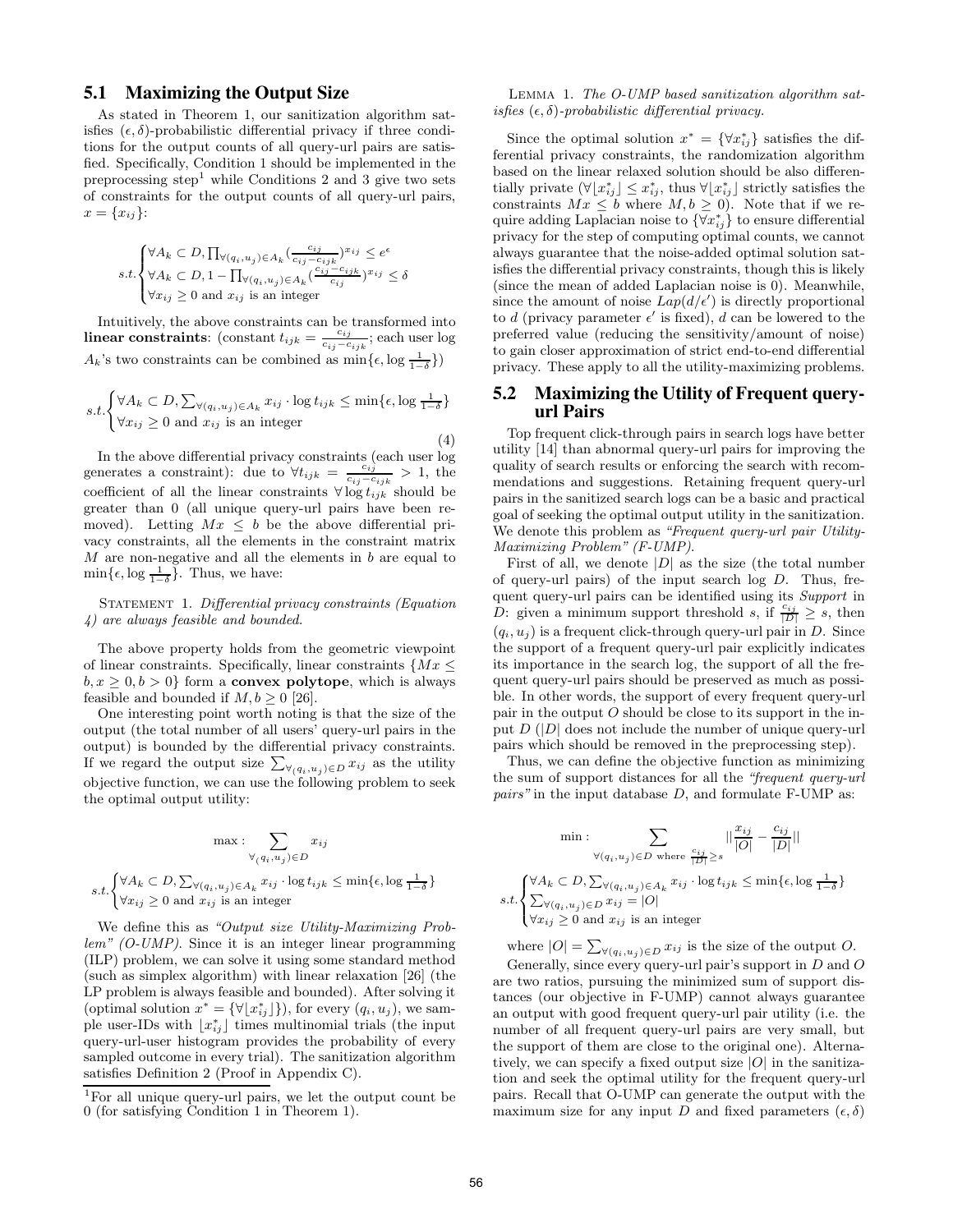(we denote the maximum output size as  $\lambda$ ). Thus, to preserve sufficient output size, we can solve the F-UMP with a specified constant output size  $|O| \in (0, \lambda]$ .

STATEMENT 2. F-UMP can be considered as an integer linear programming (ILP) problem if we fix the output size  $|O|$  as a constant and standardize the absolute values in the objective function.

First, due to  $|O| = \sum_{\forall (q_i, u_j) \in D} x_{ij}$ , if we specify the size of the output in the sanitization,  $\frac{x_{ij}}{|O|} - \frac{c_{ij}}{|D|}$  can be considered as linear. Second, we can transform the absolute values in the objective function in a standard way:

- 1. create a new variable  $y_{ij}$  for every frequent query-url pair  $\forall (q_i, u_j)$  where  $\frac{c_{ij}}{|D|} \geq s$ :  $y_{ij} = \frac{x_{ij}}{|O|} - \frac{c_{ij}}{|D|}$ ;
- 2. generate two new constraints for every  $y_{ij}$ :  $y_{ij} \ge \frac{x_{ij}}{|O|} \frac{c_{ij}}{|D|}$  and  $y_{ij} \ge \frac{c_{ij}}{|D|} - \frac{x_{ij}}{|O|}$ .

As a result, F-UMP can be transformed into an integer linear programming (ILP) problem as below:

$$
\min : \sum_{\forall (q_i, u_j) \in D \text{ where } \frac{c_{ij}}{|D|} \ge s} y_{ij}
$$
\n
$$
\forall (q_i, u_j) \in D \text{ where } \frac{c_{ij}}{|D|} \ge s
$$
\n
$$
\sum_{\forall (q_i, u_j) \in D} x_{ij} = |O|
$$
\n
$$
s.t. \begin{cases}\n\forall A_k \subset D, \sum_{\forall (q_i, u_j) \in A_k} x_{ij} \cdot \log t_{ijk} \le \min\{\epsilon, \log \frac{1}{1-\delta}\} \\
\forall (q_i, u_j) \text{ where } \frac{c_{ij}}{|D|} \ge s, y_{ij} \ge \frac{x_{ij}}{|D|} - \frac{c_{ij}}{|D|} \\
\forall x_{ij} \ge 0 \text{ and } x_{ij} \text{ is an integer}\n\end{cases}
$$

Similar to O-UMP, we can solve the above ILP problem using some standard methods such as Simplex algorithm with linear relaxation [26] (if  $|O|$  is specified to be no greater than  $\lambda$ , the ILP problem should be feasible and bounded).

Overall, in F-UMP based sanitization, we can specify an appropriate output size  $|O| \in (0, \lambda]$ , solve the ILP problem (optimal solution  $x^* = {\forall [x^*_{ij}]\}$ ) and generate the optimal output utility: the Input/Output Support of all the frequent query-url pairs tends to be close (only counting the nonunique query-url pairs) and the output size can be assured as well. Finally, we sample the output with the optimal solution of F-UMP: for every  $(q_i, u_j)$  (either frequent or infrequent), we sample user-IDs with  $\lfloor x^*_{ij} \rfloor$  times multinomial trials (equally, the input query-url-user histogram provides the probability of every sampled outcome in every trial). As discussed in Section 3.2, the shape of query-url-user histogram can be preserved in this problem based sanitization algorithm. Also, the sanitization algorithm satisfies Definition 2 (Proof in Appendix C).

Lemma 2. The F-UMP based sanitization algorithm satisfies  $(\epsilon, \delta)$ -probabilistic differential privacy.

### **5.3 Maximizing query-url Pair Diversity**

Occasionally, more distinct query-url pairs exhibit better utility, we can formulate the "Diversity Utility-Maximizing Problem" (D-UMP) in search log sanitization. The diversity of search logs normally has two facts: the diversity of search queries and the diversity of query-url pairs. Since we investigate the potential privacy breach from every query-url pair (finer-grained than search queries), we denote the diversity utility of search logs as the number of distinct query-url pairs. (Indeed, we can also model search query diversity maximizing problem in a similar way.)

In our sanitization,  $x_{ij}$  denotes the count of query-url pair  $(q_i, u_j)$  in the output O. To evaluate the output diversity, we can introduce another variable  $y_{ij}$  for every  $x_{ij}$ .

$$
\begin{cases}\ny_{ij} = 1, & \text{if } x_{ij} > 0 \\
y_{ij} = 0, & \text{if } x_{ij} = 0\n\end{cases}
$$
\n(5)

We thus define the utility function as max :  $\sum y_{ij}$ . Moreover, given a large constant  $H \ge \max\{\forall c_{ij}\}\$ , Equation 5 is guaranteed to hold by the following inequalities:

$$
\begin{cases}\n\forall (q_i, u_j), & x_{ij} \leq y_{ij} \cdot H \\
\forall (q_i, u_j), & x_{ij} \geq y_{ij} \\
y_{ij} \in \{0, 1\}, & \forall x_{ij} \geq 0, H \geq max\{\forall c_{ij}\}\n\end{cases}
$$
\n(6)

Similarly, D-UMP can be mathematically modeled as:

$$
\max : \sum_{\forall (q_i, u_j) \in D} y_{ij}
$$
  
\n
$$
s.t. \begin{cases} \forall A_k \subset D, \sum_{\forall (q_i, u_j) \in A_k} x_{ij} \cdot \log t_{ijk} \le \min\{\epsilon, \log \frac{1}{1-\delta}\} \\ \forall (q_i, u_j) \in D, x_{ij} \le y_{ij} \cdot H \\ \forall (q_i, u_j) \in D, x_{ij} \ge y_{ij} \\ H \ge \max\{\forall c_{ij}\}, \forall x_{ij} \ge 0 \text{ and is an integer}, y_{ij} \in \{0, 1\} \end{cases}
$$

Essentially, letting  $\forall x_{ij} \in \{0,1\}$  and  $x_{ij} = y_{ij}$ , the above mixed integer programming (MIP) problem can be transformed to a simplified binary integer programming (BIP) problem (see Equation 7). Both problems have the same optimal solution for variables  $y = \{\forall y_{ij}\}.$  (We prove Theorem 2 in Appendix B)

THEOREM 2. The optimal solution  $y^* = \{\forall y_{ij}^*\}$  of the BIP problem is equivalent to the values  $\{\forall y_{ij}^*\}$  in the optimal solution  $\{x^*, y^*\} = \{\forall x^*_{ij}, \forall y^*_{ij}\}$  of the MIP problem.

$$
\max : \sum_{\forall (q_i, u_j) \in D} y_{ij}
$$
  
s.t.
$$
\begin{cases} \forall A_k \subset D, \sum_{\forall (q_i, u_j) \in A_k} y_{ij} \log t_{ijk} \le \min\{\epsilon, \log \frac{1}{1-\delta} \} \\ H \ge \max\{c_{ij}\}, \forall y_{ij} \in \{0, 1\} \end{cases}
$$

(7)

}

After solving the simpler BIP problem rather than the MIP problem (both integer programming problems are feasible), we thus let  $\forall (q_i, u_j) \in D, x_{ij} = y_{ij} \in \{0, 1\}$  be the optimal solution of D-UMP (sampling user-IDs in only one trial for every query-url pair in the output. Similarly, the input query-url-user histogram provides the probability of every sampled outcome in one trial).

However, both BIP and MIP problem are NP-hard [26]. For large-scale D-UMP, we propose an effective and efficient heuristic algorithm to solve the BIP problem in Algorithm 2. It seeks an approximate optimal value for the BIP problem. We iteratively remove sensitive query-url pairs (let  $y_{ij} = 0$ if  $y_{ij}$  has a maximum positive coefficient  $t_{ijk}$  in the sparse constraint matrix). We eliminate these query-url pairs since they belong to a certain user with the highest percent in the count histogram of the triplets query-url-user (sensitive to the corresponding user. i.e. if user  $s_k$  holds 90% of  $(q_i, u_j)$ ,  $t_{ijk}$  should be large). The algorithm terminates until all the differential privacy constraints are satisfied.

The sanitization algorithm based on D-UMP also satisfies Definition 2. (Proof in Appendix C)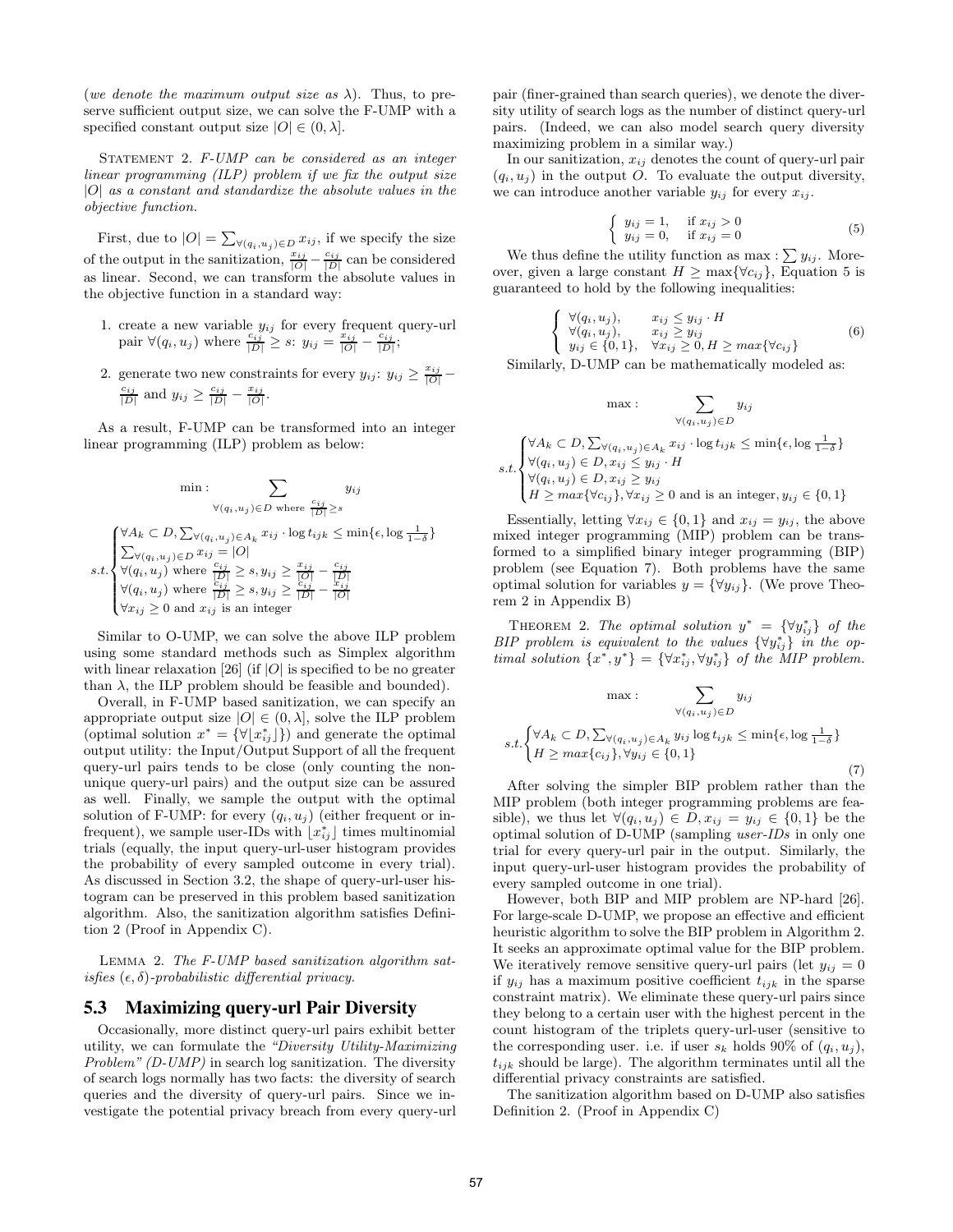Algorithm 2 Sensitive query-url Pair Eliminating (SPE)

1: for every  $(q_i, u_j) \in D$  do<br>2:  $y_{ii} \leftarrow 1$ .  $y_{ij} \leftarrow 1.$ 3: while true do 4: get maximum  $t_{ijk} = \frac{c_{ij}}{c_{ij} - c_{ijk}}$  from the constraint matrix. 5: let  $y_{ij} \leftarrow 0$  for the maximum  $t_{ijk}$ .  $6\colon \quad \text{ if } \forall A_k, \sum_{\forall (q_i, u_j) \in A_k} y_{ij} \log t_{ijk} \leq \min\{\epsilon, \log\frac{1}{1-\delta}\} \text{ then }$ 7: break 8: return  $y^* = {\forall y^*_{ij}}.$ 

Lemma 3. The D-UMP based sanitization algorithm satisfies  $(\epsilon, \delta)$ -probabilistic differential privacy.

# **6. EXPERIMENTAL RESULTS**

# **6.1 Experiment Setup**<sup>2</sup>

Dataset. We utilize the AOL real search log [3, 13] to test our utility-maximizing problems. Our experimental dateset is extracted from one subset of AOL data. Specifically, we randomly pick 2500 out of over 65000 user logs in the selected AOL data. We remove all the unique query-url pairs (posed by only one user) from the selected dataset in our preprocessing step. Thus, Table 2 presents the characteristics of the AOL dataset (only collect the tuples with clicks), our randomly selected dataset and the preprocessed dataset. 6043 distinct query-url pairs is held by 1980 users in the preprocessed dataset (since search logs which are extremely diverse include large number of unique query-url pairs, most of the existing work [20, 12] cannot maintain the entire output diversity either). Thus, we have 6043 variables and 1980 differential privacy constraints in our UMPs.

Table 2: Characteristics of the Data Sets

|                  | AOL       | Exp.    | Preprocessed Dataset   |
|------------------|-----------|---------|------------------------|
|                  | Dataset   | Dataset | (without unique pairs) |
| total tuples     | 1,864,860 | 237,786 | $53,067$ ( D )         |
| user logs        | 51.922    | 2,500   | $1,980$ (Constraints)  |
| distinct queries | 583,084   | 83,130  | 4.971                  |
| distinct urls    | 373,837   | 82.076  | 4.289                  |
| query-url pairs  | 1.190.491 | 163,681 | $6,043$ (Variables)    |

Parameters Setup. To observe the tuning of differential privacy parameters  $(\epsilon, \delta)$ , we let  $\delta = \{10^{-4}, 10^{-3}, \ldots \}$  $10^{-2}$ ,  $10^{-1}$ , 0.2, 0.5, 0.8} and  $e^{\epsilon} = \{1.001, 1.01, 1.1, 1.4, 1.7, 2.0,$ <sup>2</sup>.3} in all three utility-maximizing problems. Furthermore, F-UMP requires two additional parameters: the minimum support s and the output size  $|O|$  ( $|O| \leq \lambda$  and  $\lambda$  is given as the optimal value of O-UMP). We let  $s = \{\frac{1}{100}, \frac{1}{250}, \frac{1}{500}, \frac{1}{500}\}$  $\frac{1}{750}$ ,  $\frac{1}{1000}$ . For every pair of  $\epsilon$  and  $\delta$ , we compute  $\lambda$  in O- $\text{UMP}$  and specify an appropriate output size  $|O|$  in F-UMP.

Platform. All the experiments are performed on an HP machine with Intel Core 2 Duo CPU 3GHz and 3G RAM running Microsoft Windows XP Professional Operating system. While solving D-UMP, we also submit the AMPL format of the BIP problems to three NEOS solvers (qsopt\_ex, scip and feaspump [18]) running online in addition to locally running our heuristic.

# **6.2 Maximum Output Size** λ

With the preprocessed dataset  $(|D| = 53067$  as shown in Table 2), we can compute the maximum output size  $\lambda$  using O-UMP for a given pair of differential privacy parameters  $(e^{\epsilon}, \delta)$ . Table 3 presents the maximum output size (the optimal value of O-UMP) for different pairs of  $(e^{\epsilon}, \delta)$  where O-UMP is solved by Matlab function linprog. We can obtain 7.08%-26.2% of the original size with the given parameters. Due to the high diversity and sparseness of search log data, this percent of output size is sufficient good for differential privacy guaranteed sanitization algorithms.

Table 3: Max Output Size  $\lambda$  on  $e^{\epsilon}$  and  $\delta$  ( $|D| = 53067$ )

| $e^{\epsilon}\diagdown\delta$ | $10^{-4}$ | $10^{-3}$ | $10^{-2}$ | $10^{-1}$ | 0.2   | 0.5   | 0.8   |
|-------------------------------|-----------|-----------|-----------|-----------|-------|-------|-------|
| 1.001                         | 3759      | 4007      | 4007      | 4007      | 4007  | 4007  | 4007  |
| 1.01                          | 3759      | 4007      | 4879      | 4879      | 4879  | 4879  | 4879  |
| 1.1                           | 3759      | 4007      | 4891      | 8382      | 8382  | 8382  | 8382  |
| 1.4                           | 3759      | 4007      | 4891      | 8874      | 10445 | 11419 | 11419 |
| 1.7                           | 3759      | 4007      | 4891      | 8874      | 10445 | 12438 | 12438 |
| 2.0                           | 3759      | 4007      | 4891      | 8874      | 10445 | 13088 | 13088 |
| 2.3                           | 3759      | 4007      | 4891      | 8874      | 10445 | 13088 | 13901 |

# **6.3 Maximum Utility Derived by F-UMP**

Recall that F-UMP based sanitization generates outputs with the minimum sum of the support distances of all the frequent query-url pairs. Thus, we examine the maximum frequent query-url pairs utility with three measures: the optimal value of F-UMP (minimum sum of the support distances), the Precision and Recall of the frequent query-url pairs in the input/output, defined as below:

$$
Precision = \frac{|S_0 \cap S|}{|S|}, Recall = \frac{|S_0 \cap S|}{|S_0|}
$$
(8)

where  $S_0$  and S denote the set of frequent query-url pairs in  $D$  and  $O$  respectively, and  $|\cdot|$  means the cardinality of the set. Specifically, Precision is defined to evaluate the fraction of the frequent query-url pairs in the output that are originally frequent in the input with the same minimum support. Recall is defined to evaluate the fraction of the frequent query-url pairs in the input that remains frequent in the output with the same minimum support.

To evaluate the performance of F-UMP in differentially private search log sanitization, we run two groups of experiments. First, we fix the output size and the minimum support as:  $|O| = 3000 < \lambda$  and  $s = \frac{1}{500}$ , and test the (measurement) results with different pairs of  $(\epsilon, \delta)$ . Second, we fix the differential privacy parameters as:  $e^{\epsilon} = 2, \delta = 0.5$  $(\lambda = 13088$ , as shown in Table 3), and test the results with different minimum support s and output size  $|O|$ . Note that the minimum sum of support distances is an effective measure in the first group of experiments because the minimum support s is fixed and the original frequent query-url pairs in the input has been determined for all different pairs of  $\epsilon$ and  $\delta$  (thus the sum of the support distances for all the frequent query-url pairs in the input is comparable). However, in the second group, the set of original frequent query-url pairs is varying for different s, hence the objective values of F-UMP is incomparable on a varying s. Therefore, we use the average of the support distances for all the frequent query-url pairs in the input in addition to the sum of them in the second group of experiments.

Interestingly, in all our F-UMP experiments, Precision is always equal to 1, which means all the frequent query-url

<sup>&</sup>lt;sup>2</sup>Since the published search logs in  $[20]$  and  $[12]$  do not include pseudonymous user-IDs for associating distinct queryurl pairs in every user's search history, the utility of our sanitized search logs is incomparable with their work. Moreover, since Laplacian noise has been well evaluated in their work, we focus on testing the optimal utility w.r.t. the output counts of all query-url pairs.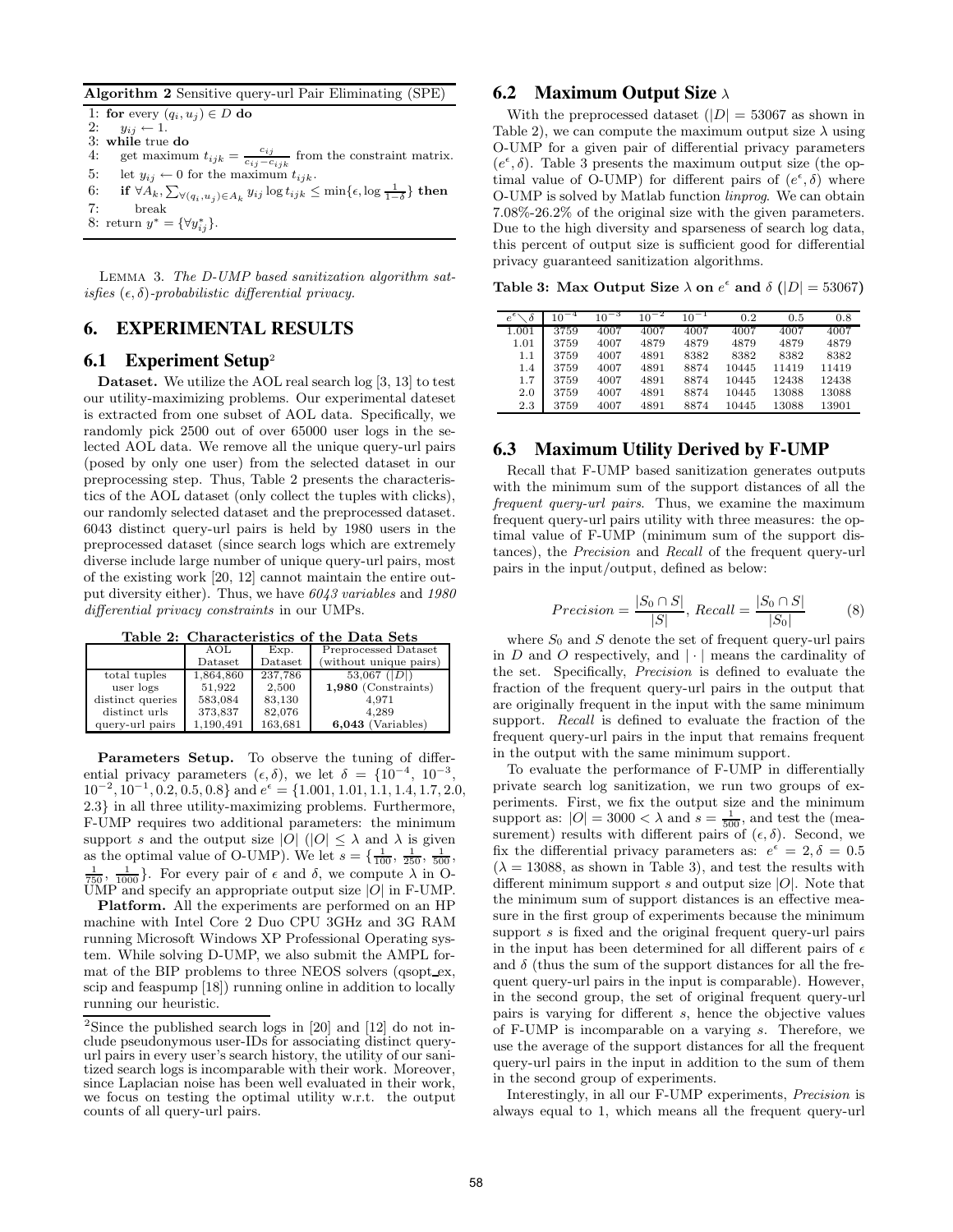

Figure 2: F-UMP Performance

pairs in the output are also frequent in the input with the same minimum support s. This is quite reasonable: suppose that  $(q_i, u_j)$  is not a frequent query-url pair in the input where  $\frac{\sum_{i,j}^{i} S_i}{|D|} < s$ , if it is frequent in the output where  $\frac{x_{ij}}{|D|} \geq s$ , the solution of F-UMP must be not optimal (reducing  $\frac{x_{ij}}{|O|}$  to  $\frac{c_{ij}}{|D|}$  might improve the objective value and does not violate differential privacy constraints).

In the first group of experiments, Figure  $2(a)$  and  $2(b)$ demonstrate the Recall and Sum of the Support Distances for all the frequent query-url pairs in the input. Fixing  $\delta$ , *Recall* increases as  $\epsilon$  increases until  $\epsilon = \log \frac{1}{1-\delta}$ . Fixing  $\epsilon \geq$  $\log \frac{1}{1-\delta}$ , Recall increases as  $\delta$  increases; fixing  $\epsilon < \log \frac{1}{1-\delta}$ , Recall stays invariant even if  $\delta$  is increasing. By contrast, the sum of support distances has an inverse increasing trend on varying  $\epsilon$  and  $\delta$ .

Table 4: Recall on |O| and  $s$  ( $e^{\epsilon} = 2, \delta = 0.5, \lambda = 13088$ )

| S                                   | 3000   | 4000   | 5000   | 6000   | 7000   | 8000   |
|-------------------------------------|--------|--------|--------|--------|--------|--------|
| 1000                                | 0.8873 | 0.8189 | 0.874  | 0.8661 | 0.8583 | 0.8346 |
|                                     | 0.8095 | 0.8762 | 0.8571 | 0.8476 | 0.8952 | 0.8667 |
|                                     | 0.9143 | 0.9143 | 0.9286 | 0.9143 | 0.8857 | 0.8714 |
|                                     | 0.9116 | 0.8529 | 0.8529 | 0.8529 | 0.8529 | 0.8235 |
| $\frac{750}{500}$ $\frac{500}{250}$ | 0.933  | 0.8667 | 0.8    | 0.8    | 0.8    | 0.7333 |

In the second group of experiments, Table 4 presents the Recall on different pairs of outputs size and minimum support. As we can see, over 80% of the frequent query-url pairs can be retained in the output with fixing  $e^{\epsilon} = 2$  and  $\delta = 0.5$ (given more strict  $e^{\epsilon}$  and  $\delta$ , 30% of them can be retained as shown in Figure  $2(a)$ ). In addition, Table 5 illustrates the sum of support distances for all frequent query-url pairs in the input (the same  $|O|$  and s as Table 4). Fixing s, the sum of support distances increases as the output size increases (they are comparable due to fixed  $s$ ). This fact is true: given a fixed minimum support s, for the fixed set of frequent query-url pairs in the input, it is easier to achieve the minimum support without violating differential privacy constraints when  $|O|$  is not too large (the ideal output count  $x_{ij}$  is  $|O|\cdot\frac{c_{ij}}{|D|}$  and the output counts are bounded by privacy constraints, thus all frequent query-url pairs  $\forall x_{ij}$  are likely to achieve  $|O| \cdot \frac{c_{ij}}{|D|}$  if  $|O|$  is small). Finally, since the set of frequent query-url pairs varies for different s, we compare the average support distance instead of the sum of them for different s. As shown in Figure  $2(c)$ , the average support distance decreases as the minimum support s increases (logarithmic scale minimum support s). Therefore, the frequent query-url pairs in the output is closer to them in the input if a larger minimum support is given in the F-UMP.

Table 5: Sum of Freq. query-url Pair Support Distances on |O| and s  $(e^{\epsilon} = 2, \delta = 0.5, \lambda = 13088)$ 

| $s\setminus O $                                                                                      | 3000   | 4000   | 5000   | 6000   | 7000   | 8000   |
|------------------------------------------------------------------------------------------------------|--------|--------|--------|--------|--------|--------|
|                                                                                                      | 0.0551 | 0.085  | 0.1058 | 0.1279 | 0.1485 | 0.1785 |
|                                                                                                      | 0.0549 | 0.0854 | 0.1116 | 0.1271 | 0.1477 | 0.1767 |
|                                                                                                      | 0.0559 | 0.0865 | 0.1048 | 0.1247 | 0.1448 | 0.1716 |
|                                                                                                      | 0.0555 | 0.086  | 0.1043 | 0.1236 | 0.1393 | 0.161  |
| $\begin{array}{r} \frac{1}{1000} \\ \frac{750}{500} \\ \frac{500}{250} \\ \frac{1}{100} \end{array}$ | 0.0574 | 0.088  | 0.1063 | 0.1246 | 0.1392 | 0.1583 |
|                                                                                                      |        |        |        |        |        |        |

### **6.4 Maximum query-url Pair Diversity**

# *6.4.1 D-UMP Performance*

We now look at the performance of D-UMP (maximum diversity utility). Figure 3 shows the percentage of retained query-url pairs in the output with the same parameters  $(\epsilon, \delta)$ as F-UMP. The maximum query-url diversity has a similar increasing trend as the *Recall* of F-UMP (Figure  $2(a)$ ). Moreover, the query-url diversity can be retained as high as 30%. Note that the input has been preprocessed by removing all the unique query-url pairs, and they are not counted in the denominator of the ratio.



Figure 3: Maximum Diversity on  $(\epsilon, \delta)$  (SPE)

### *6.4.2 BIP Solver Comparison*

Since D-UMP is an NP-hard problem, we introduced an effective heuristic algorithm (Algorithm 2) for this binary integer programming (BIP) problem with a sparse non-negative constraint matrix. We now compare the performance of our Sensitive Pair Eliminating heuristic (SPE) with some popular BIP solvers (Matlab bintprog function, Neos qsopt ex, Neos scip and Neos feaspump [18]).

As shown in Table 6, we collected the maximum percent of retained distinct query-url pairs using all the solvers with the same experimental inputs. We observe that our heuristic algorithm performs better than other solvers in most cases and the optimal values by all the solvers have quite similar varying tendency. Specifically, Algorithm 2 generates sanitized search logs with greater query-url pair diversity than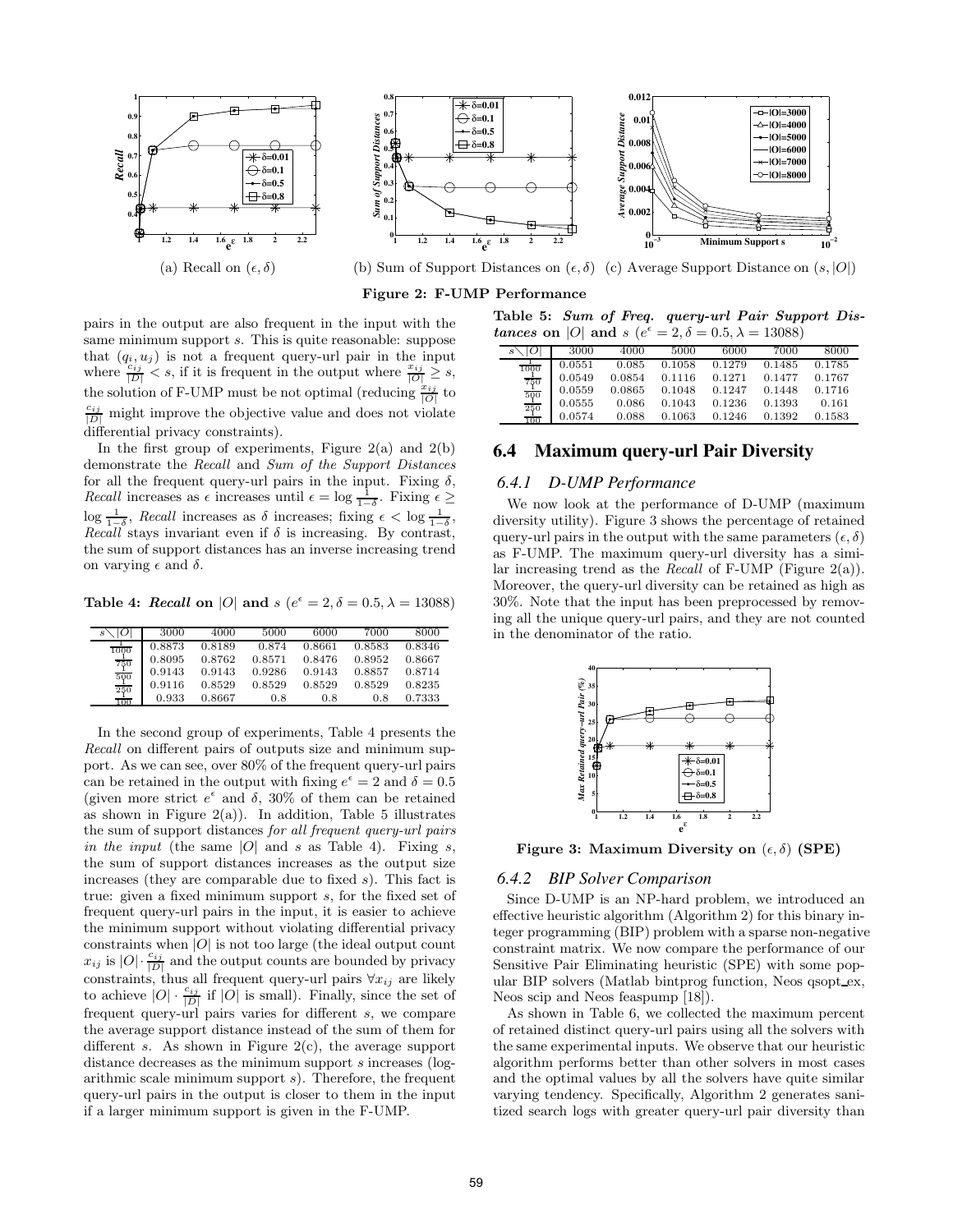

Figure 4: The Difference Ratio of Input and Output query-url-user (Triplets) Histogram (F-UMP)

Table 6: Diversity Utility of Different BIP Solvers (a)  $e^{\epsilon} = 2$ 

| $\delta$                  | $10^{-3}$  | $10^{-2}$       | $10^{-1}$          | 0.2   | 0.5     | 0.8   |
|---------------------------|------------|-----------------|--------------------|-------|---------|-------|
| SPE                       | 0.128      | 0.181           | 0.26               | 0.281 | 0.295   | 0.306 |
| bintprog                  | 0.096      | 0.152           | 0.238              | 0.268 | 0.289   | 0.295 |
| qsopt ex                  | 0.096      | 0.152           | 0.234              | 0.268 | 0.295   | 0.295 |
| scip                      | 0.095      | 0.152           | 0.237              | 0.268 | 0.295   | 0.295 |
| feaspump                  | 0.096      | 0.152           | 0.258              | 0.295 | 0.303   | 0.303 |
|                           |            |                 | (b) $\delta = 0.1$ |       |         |       |
| $e^{\epsilon}$            | 1.01       | 1.1             | 1.4                | 1.7   | 2.0     | 2.3   |
| <b>SPE</b>                | 0.177      | 0.257           | 0.26               | 0.26  | 0.26    | 0.26  |
| bintprog                  | 0.146      | 0.225           | 0.238              | 0.238 | 0.238   | 0.238 |
| qsopt ex                  | 0.155      | 0.225           | 0.234              | 0.234 | 0.234   | 0.234 |
| scip                      | 0.146      | 0.214           | 0.231              | 0.231 | 0.231   | 0.231 |
| feaspump                  | 0.155      | 0.258           | 0.258              | 0.258 | 0.258   | 0.258 |
| 10 <sup>4</sup><br>$10^2$ |            |                 |                    |       |         |       |
| Runtime (s)<br>$10^0$     | <b>SPE</b> | <b>Bintprog</b> | qsopt ex           | scip  | feasump |       |

**BIP Solvers**

Figure 5: Computational Performance for Solving D-UMP  $(e^{\epsilon} = 1.7, \delta = 10^{-3},$  Logarithmic scale)

Matlab bintprog, NEOS qsopt and Neos scip. NEOS feaspump performs slightly better than Algorithm 2 only when  $(e^{\epsilon} = 2, \delta = 0.5)$  and  $(e^{\epsilon} = 1.1, \delta = 0.1)$ .

Finally, we plot the runtime for solving a typical D-UMP by all solvers in Figure 5 ( $e^{\epsilon} = 1.7, \delta = 10^{-3}$ ). Since our Sensitive query-url Pair Eliminating (SPE) heuristic consumes complexity  $O(n^2 \log mn)$   $(m \times n)$  constraint matrix), it outperforms other solvers on runtime as well.

### **6.5 Difference of Input/Output Histograms**

As described in Section 3.2, our multinomial sampling, particularly the F-UMP based sanitization can retain the shape of the histograms in the output (generate similar count histograms for distinct triplets: query-url-user  $(q_i, u_j, s_k)$ . We now examine this by comparing two histograms.

Specifically, we generate 10 randomized outputs with the optimal solution of F-UMP for two different output size  $|O| = 4000$  and 6000 respectively (fixing  $e^{\epsilon} = 2, \delta = 0.5, s = 0$ 1/500), and plot two bar plots in Figure 4: the X-axis varies

from 0% to 100% while the Y-axis represents the average number of distinct triplets  $(q_i, u_j, s_k)^3$  whose difference ratio of the input/output histograms (defined in Equation 9) equals the values in the X-axis. In both Figure  $4(a)$  and  $4(b)$ , the percent of most triplets  $(q_i, u_j, s_k)$  in the input/output varies within a tolerable bound ( $|O| = 4000$ , the difference ratio of about 75% triplets is below 40%;  $|O| = 6000$ , the difference ratio of about 90% triplets is below 40%).

$$
DiffRatio(x_{ijk}^*, c_{ijk}) = ||\frac{x_{ijk}^*/|O| - c_{ijk}/|D||}{c_{ijk}/|D||}|| \tag{9}
$$

# **7. CONCLUSION AND FUTURE WORK**

In this paper, we have addressed the important practical problem of retaining the maximum utility while the search log sanitization satisfies differential privacy and generates outputs with the identical schema as the original search log. As a necessary step, we have defined three different notions of utility that are useful for various applications. The effectiveness of our approach has been validated on real datasets.

We can extend our work in several directions. First, corresponding to the utility-maximizing problem, one can similarly define the privacy breach-minimizing problem which asks for minimal privacy loss while satisfying a certain utility. Second, in most of the current work on search log release, the database schema of the input and output does not include query time and the rank of the clicked url, thus it is an open problem to probe effective approaches for publishing search logs with more complex schema. Third, the adversaries may breach the privacy by inferring the correlations between users' query-url pairs. Whether the differential privacy guaranteed sanitization algorithms can handle such potential privacy breach or not is worth investigating. We intend to explore these in the future.

### **8. REFERENCES**

- [1] E. Adar. User 4xxxxx9: Anonymizing query logs. In Workshop at the WWW '07, 2007.
- [2] K. Baclawsiki. *Introduction to probability with R*. Chapman and Hall/CRC, 1 edition, 2008.
- [3] M. Barbaro and T. Zeller. A face is exposed for aol searcher no. 4417749, Augest 9, 2006. (New York Times).
- [4] R. Bayardo and R. Agrawal. Data privacy through optimal k-anonymization. In ICDE, pages 217–228, 2005.

 ${}^{3}$ If s is sufficiently small, the shape of the overall query-urluser histogram can be optimally retained.